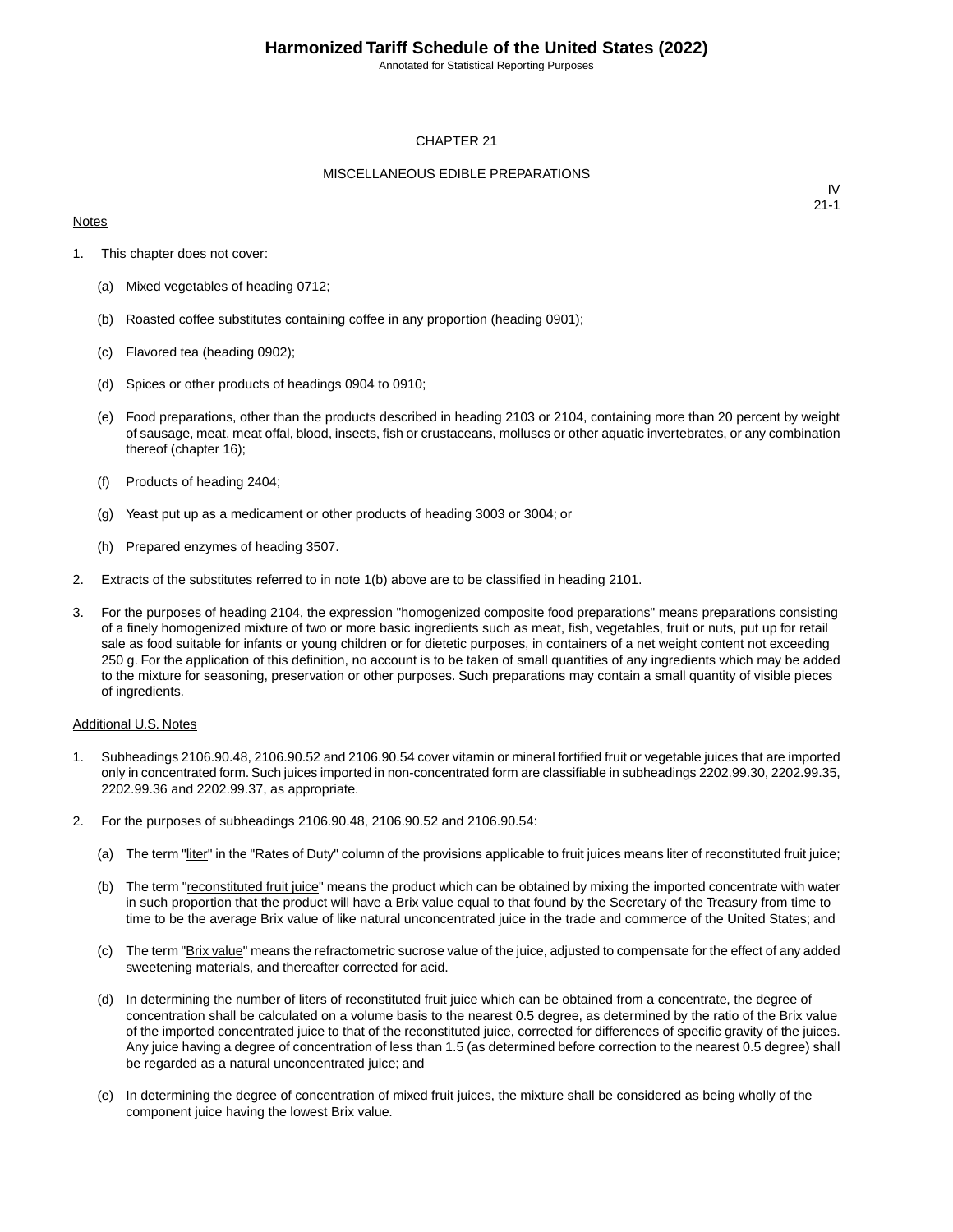Annotated for Statistical Reporting Purposes

Additional U.S. Notes (con.) IV 21-2

- 3. For the purposes of this chapter, the term "mixed condiments and mixed seasonings described in additional U.S. note 3 to this chapter" means articles containing over 10 percent by dry weight of sugars derived from sugar cane or sugar beets, whether or not mixed with other ingredients, except (a) articles not principally of crystalline structure or not in dry amorphous form that are prepared for marketing to the ultimate consumer in the identical form and package in which imported; or (b) cake decorations and similar products to be used in the same condition as imported without any further processing other than the direct application to individual pastries or confections, finely ground or masticated coconut meat or juice thereof mixed with those sugars, and sauces and preparations therefor.
- 4. The aggregate quantity of mixed condiments and mixed seasonings described in additional U.S. note 3 to this chapter and entered under subheading 2103.90.74 during the 12-month period from October 1 in any year to the following September 30, inclusive, shall not exceed 689 metric tons (articles the product of Mexico shall not be permitted or included in the aforementioned quantitative limitation and no such articles shall be classifiable therein).
- 5. The aggregate quantity of ice cream entered under subheading 2105.00.10 in any calendar year shall not exceed 5,667,846 liters (articles the product of Mexico shall not be permitted or included in the aforementioned quantitative limitation and no such articles shall be classifiable therein).

Of the quantitative limitations provided for in this note, the countries listed below shall have access to not less than the quantities specified below:

|                | <b>Quantity (liters)</b> |
|----------------|--------------------------|
| <b>Belgium</b> | 922.315                  |
| Denmark        | 13.059                   |
| Jamaica        | 3.596                    |
| Netherlands    | 104.477                  |
| New Zealand    | 589.312                  |

#### **Statistical Note**

1. The unit of quantity "kg cmsc" (kilograms cows' milk solids content) includes all cows' milk components other than water.

#### Compiler's Note

The provisions of subchapter II of chapter 99 (Miscellaneous Tariff Bills or MTBs), the provisions of the Generalized System of Preferences (GSP) found in General Note 4 and most product exclusions from the additional tariffs on products of China in subchapter III of chapter 99 expired on December 31, 2020. However, no endnotes or footnotes relating to these provisions have been deleted as of the issue date of this edition.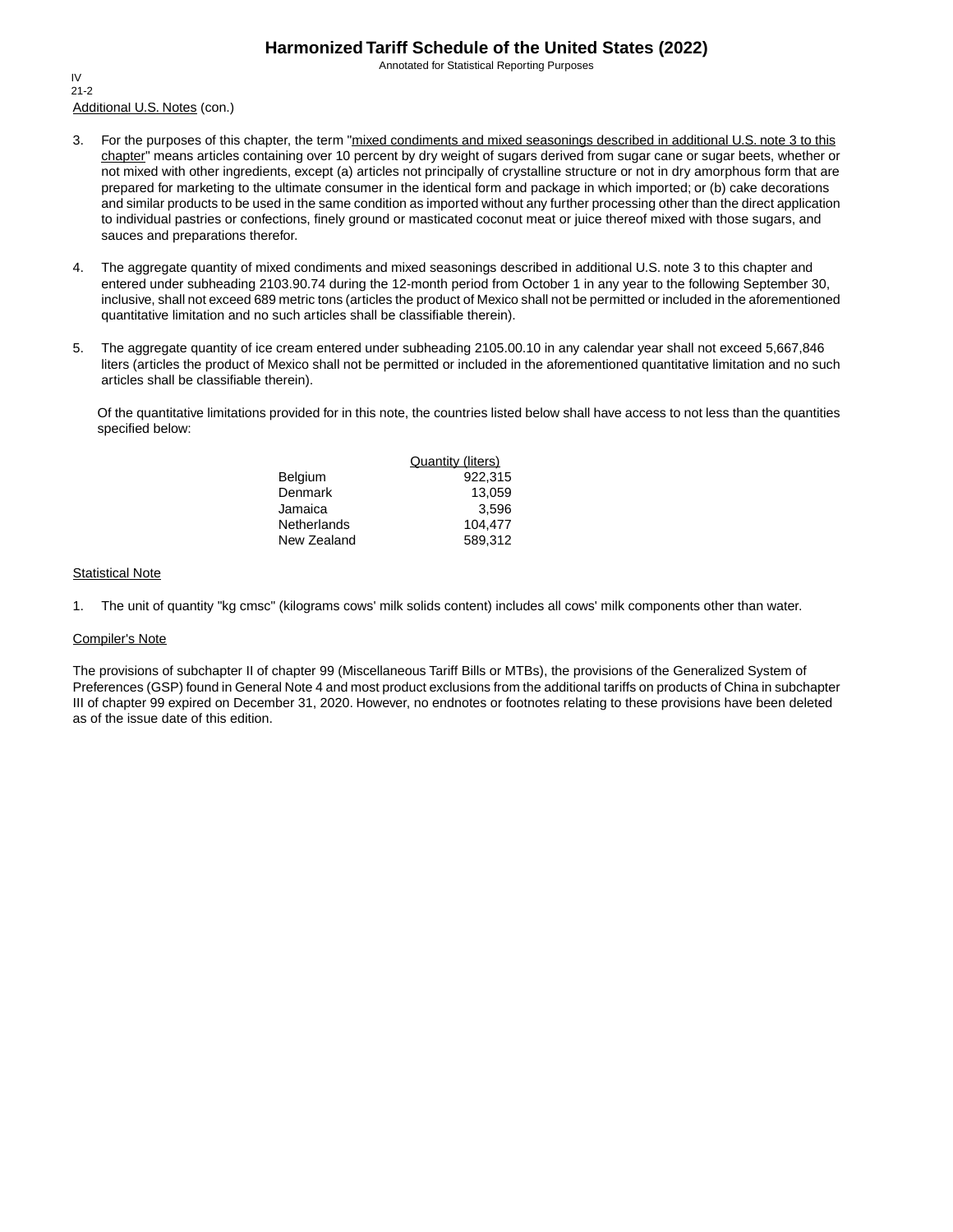Annotated for Statistical Reporting Purposes

| Heading/              | Stat.       |                                                                                                                                                                                                                                                                                                                                                                                       | Unit           |                       | Rates of Duty                                                                                                                                                                                                |                   |
|-----------------------|-------------|---------------------------------------------------------------------------------------------------------------------------------------------------------------------------------------------------------------------------------------------------------------------------------------------------------------------------------------------------------------------------------------|----------------|-----------------------|--------------------------------------------------------------------------------------------------------------------------------------------------------------------------------------------------------------|-------------------|
| Subheading            | Suf-<br>fix | Article Description                                                                                                                                                                                                                                                                                                                                                                   | of<br>Quantity | General               | Special                                                                                                                                                                                                      | $\overline{2}$    |
| 2101                  |             | Extracts, essences and concentrates, of coffee, tea or maté<br>and preparations with a basis of these products or with a basis<br>of coffee, tea or maté; roasted chicory and other roasted coffee<br>substitutes, and extracts, essences and concentrates thereof:<br>Extracts, essences and concentrates of coffee, and<br>preparations with a basis of these extracts, essences or |                |                       |                                                                                                                                                                                                              |                   |
| 2101.11<br>2101.11.21 |             | concentrates or with a basis of coffee:<br>Extracts, essences and concentrates:                                                                                                                                                                                                                                                                                                       |                |                       |                                                                                                                                                                                                              | Free              |
|                       | 26          | Not decaffeinated:                                                                                                                                                                                                                                                                                                                                                                    |                |                       |                                                                                                                                                                                                              |                   |
|                       | 29<br>31    | Decaffeinated:                                                                                                                                                                                                                                                                                                                                                                        |                |                       |                                                                                                                                                                                                              |                   |
| 2101.11.29            | 39          |                                                                                                                                                                                                                                                                                                                                                                                       |                | Free <sup>27</sup>    |                                                                                                                                                                                                              | Free              |
|                       | 41<br>49    |                                                                                                                                                                                                                                                                                                                                                                                       |                |                       |                                                                                                                                                                                                              |                   |
| 2101.12               |             | Preparations with a basis of extracts, essences or<br>concentrates or with a basis of coffee:                                                                                                                                                                                                                                                                                         |                |                       |                                                                                                                                                                                                              |                   |
| 2101.12.32 00         |             | Described in general note 15 of the tariff schedule                                                                                                                                                                                                                                                                                                                                   |                |                       | Free (A, AU, BH, CL, 20%<br>CO, D, E, IL, JO,<br>KR, MA, OM, P,<br>PA, PE, S, SG)                                                                                                                            |                   |
| 2101.12.34 00         |             | Other:<br>Blended syrups described in additional U.S.<br>note 4 to chapter 17:<br>Described in additional U.S. note 9 to<br>chapter 17 and entered pursuant to its                                                                                                                                                                                                                    |                |                       |                                                                                                                                                                                                              |                   |
|                       |             |                                                                                                                                                                                                                                                                                                                                                                                       |                |                       | Free (CO, KR, OM, 20%<br>PA, PE, S)                                                                                                                                                                          |                   |
| 2101.12.38 00         |             |                                                                                                                                                                                                                                                                                                                                                                                       |                | $8.5\%$ <sup>2/</sup> | Free (BH, CL, JO,<br>KR, OM, SG)<br>See 9822.05.20 (P+)<br>See 9822.06.10 (PE)<br>See 9822.08.01<br>(CO)<br>See 9822.09.17 (PA)<br>See 9823.10.01-<br>$9823.10.45(S+)$<br>See 9912.17.05.<br>9912.17.50 (MA) | 35.9¢/kg +<br>10% |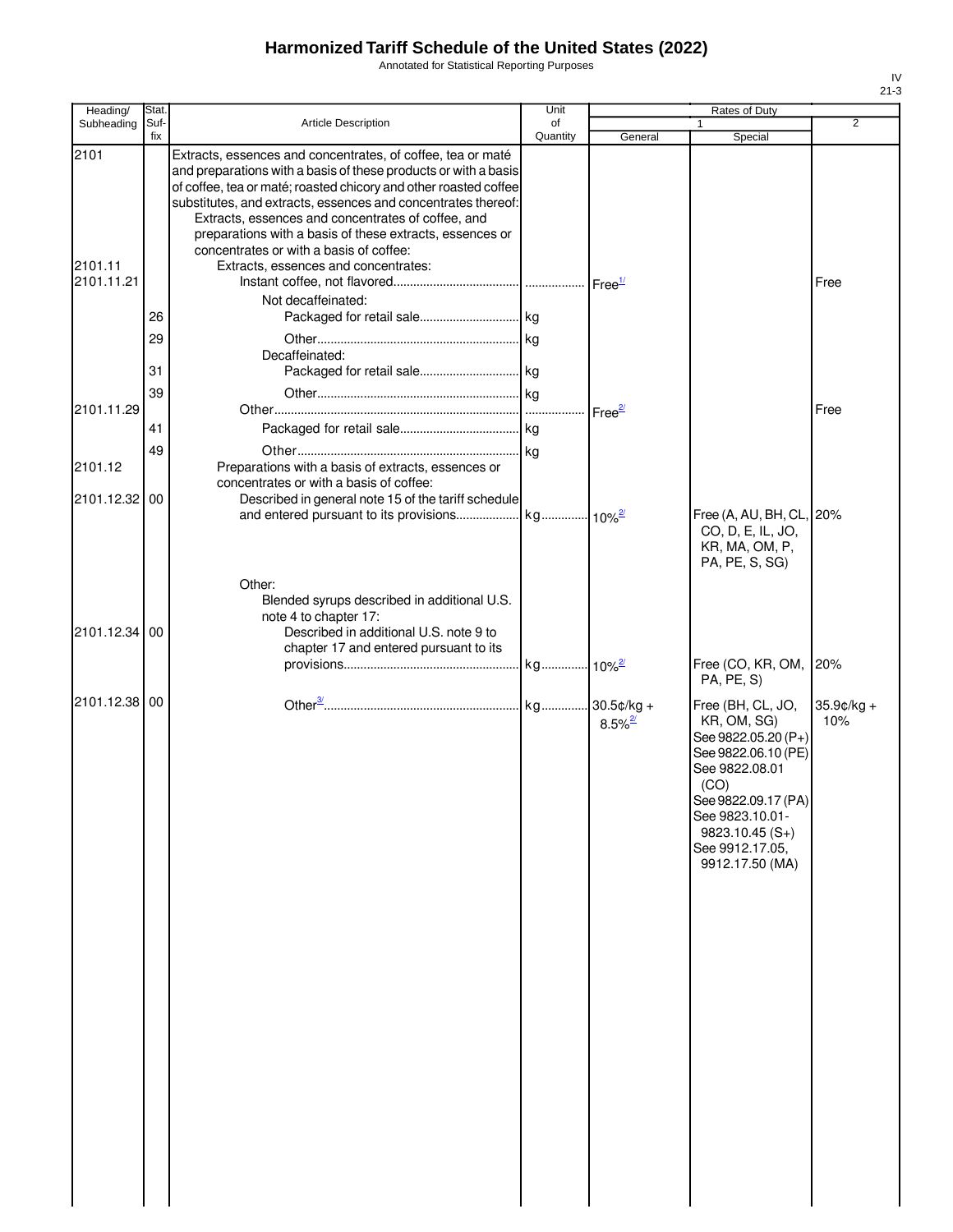Annotated for Statistical Reporting Purposes

| $21 - 4$          |             |                                                                                                                                                                                                                                                                                                                                                                                                 |                |                       |                                                                                                                                                                                                              |                      |
|-------------------|-------------|-------------------------------------------------------------------------------------------------------------------------------------------------------------------------------------------------------------------------------------------------------------------------------------------------------------------------------------------------------------------------------------------------|----------------|-----------------------|--------------------------------------------------------------------------------------------------------------------------------------------------------------------------------------------------------------|----------------------|
| Heading/          | Stat.       |                                                                                                                                                                                                                                                                                                                                                                                                 | Unit           |                       | Rates of Duty                                                                                                                                                                                                |                      |
| Subheading        | Suf-<br>fix | <b>Article Description</b>                                                                                                                                                                                                                                                                                                                                                                      | of<br>Quantity | General               | Special                                                                                                                                                                                                      | $\overline{2}$       |
| 2101 (con.)       |             | Extracts, essences and concentrates, of coffee, tea or maté<br>and preparations with a basis of these products or with a basis<br>of coffee, tea or maté; roasted chicory and other roasted coffee<br>substitutes, and extracts, essences and concentrates thereof:<br>(con.)<br>Extracts, essences and concentrates of coffee, and<br>preparations with a basis of these extracts, essences or |                |                       |                                                                                                                                                                                                              |                      |
| 2101.12<br>(con.) |             | concentrates or with a basis of coffee: (con.)<br>Preparations with a basis of extracts, essences or<br>concentrates or with a basis of coffee: (con.)<br>Other: (con.)<br>Articles containing over 65 percent by dry<br>weight of sugar described in additional U.S.                                                                                                                           |                |                       |                                                                                                                                                                                                              |                      |
| 2101.12.44        | 00          | note 2 to chapter 17:<br>Described in additional U.S. note 7 to<br>chapter 17 and entered pursuant to its                                                                                                                                                                                                                                                                                       |                |                       | Free (CO, KR, OM, 20%                                                                                                                                                                                        |                      |
|                   |             |                                                                                                                                                                                                                                                                                                                                                                                                 |                |                       | PA, PE, S)                                                                                                                                                                                                   |                      |
| 2101.12.48 00     |             |                                                                                                                                                                                                                                                                                                                                                                                                 |                | $8.5\%$ <sup>2/</sup> | Free (BH, CL, JO,<br>KR, OM, SG)<br>See 9822.05.20 (P+)<br>See 9822.06.10 (PE)<br>See 9822.08.01<br>(CO)<br>See 9822.09.17 (PA)<br>See 9823.10.01-<br>$9823.10.45(S+)$<br>See 9912.17.05,<br>9912.17.50 (MA) | $35.9$ ¢/kg +<br>10% |
| 2101.12.54        | 00          | Articles containing over 10 percent by dry<br>weight of sugar described in additional U.S.<br>note 3 to chapter 17:<br>Described in additional U.S. note 8 to<br>chapter 17 and entered pursuant to its                                                                                                                                                                                         |                |                       | Free (A, BH, CL,<br>CO, D, E, IL, JO,                                                                                                                                                                        | 20%                  |
|                   |             |                                                                                                                                                                                                                                                                                                                                                                                                 |                |                       | KR, MA, OM, P,<br>PA, PE, S, SG)                                                                                                                                                                             |                      |
| 2101.12.58 00     |             |                                                                                                                                                                                                                                                                                                                                                                                                 |                | $8.5\%$ <sup>2/</sup> | Free (BH, CL, JO,<br>KR, OM, SG)<br>See 9822.05.20 (P+)<br>See 9822.06.10 (PE)<br>See 9822.08.01<br>(CO)<br>See 9822.09.17 (PA)<br>See 9823.10.01-<br>$9823.10.45(S+)$<br>See 9912.17.05,<br>9912.17.50 (MA) | $35.9c/kg +$<br>10%  |

IV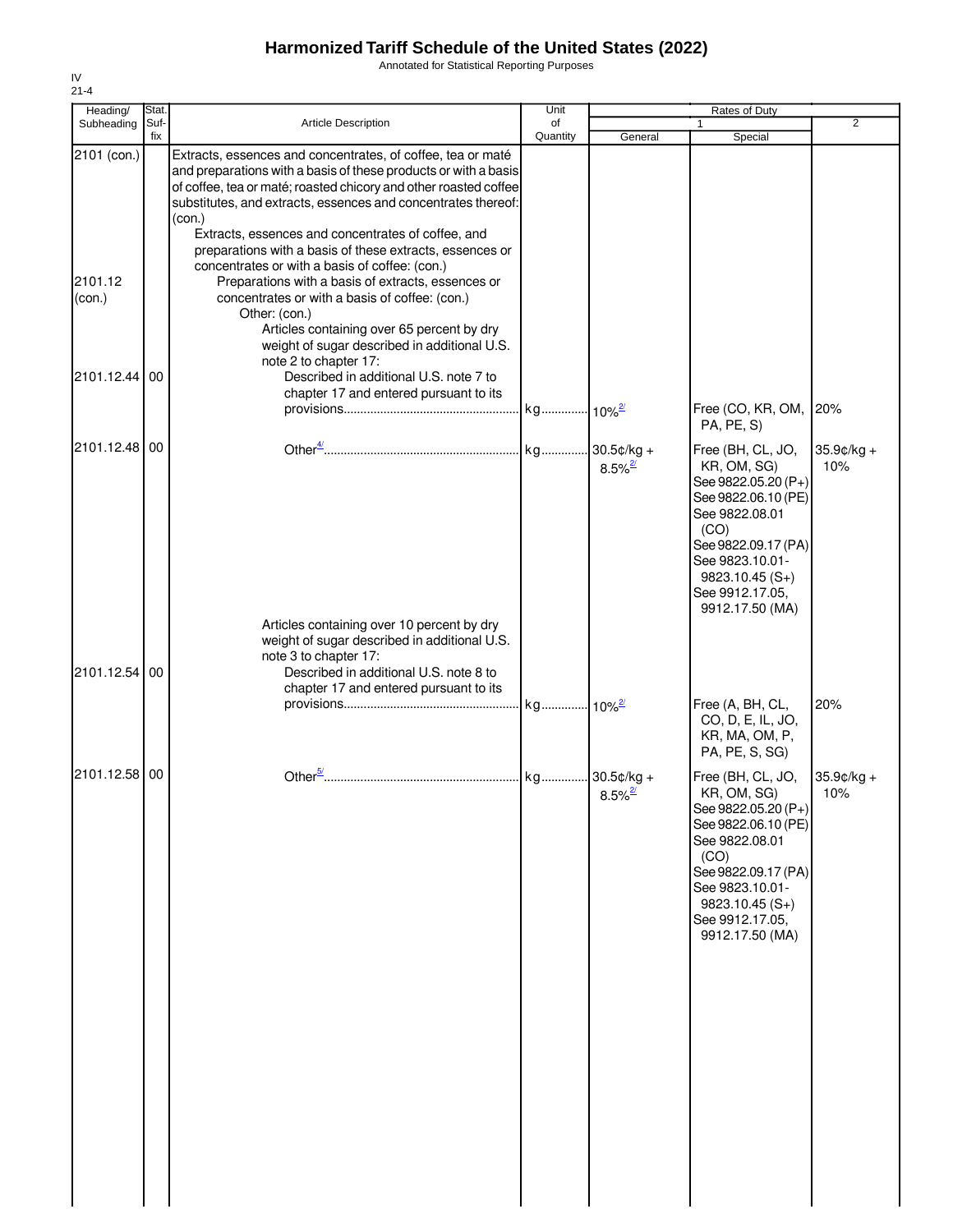Annotated for Statistical Reporting Purposes

| Heading/      | Stat. |                                                                      | Unit     |                       | Rates of Duty                              |                |
|---------------|-------|----------------------------------------------------------------------|----------|-----------------------|--------------------------------------------|----------------|
| Subheading    | Suf-  | <b>Article Description</b>                                           | of       |                       |                                            | $\overline{2}$ |
| 2101 (con.)   | fix   | Extracts, essences and concentrates, of coffee, tea or maté          | Quantity | General               | Special                                    |                |
|               |       | and preparations with a basis of these products or with a basis      |          |                       |                                            |                |
|               |       | of coffee, tea or maté; roasted chicory and other roasted coffee     |          |                       |                                            |                |
|               |       | substitutes, and extracts, essences and concentrates thereof:        |          |                       |                                            |                |
|               |       | (con.)<br>Extracts, essences and concentrates of coffee, and         |          |                       |                                            |                |
|               |       | preparations with a basis of these extracts, essences or             |          |                       |                                            |                |
|               |       | concentrates or with a basis of coffee: (con.)                       |          |                       |                                            |                |
| 2101.12       |       | Preparations with a basis of extracts, essences or                   |          |                       |                                            |                |
| (con.)        |       | concentrates or with a basis of coffee: (con.)                       |          |                       |                                            |                |
| 2101.12.90 00 |       | Other: (con.)                                                        |          |                       | Free (A, AU, BH, CL, 20%                   |                |
|               |       |                                                                      |          |                       | CO, D, E, IL, JO,                          |                |
|               |       |                                                                      |          |                       | KR, MA, OM, P,                             |                |
|               |       |                                                                      |          |                       | PA, PE, S, SG)                             |                |
| 2101.20       |       | Extracts, essences and concentrates, of tea or maté, and             |          |                       |                                            |                |
|               |       | preparations with a basis of these extracts, essences or             |          |                       |                                            |                |
| 2101.20.20    |       | concentrates or with a basis of tea or maté:                         |          |                       |                                            | 10%            |
|               | 10    |                                                                      |          |                       |                                            |                |
|               |       |                                                                      |          |                       |                                            |                |
|               | 90    | Other:                                                               |          |                       |                                            |                |
| 2101.20.32 00 |       | Described in general note 15 of the tariff schedule                  |          |                       |                                            |                |
|               |       |                                                                      |          |                       | Free (A*, AU, BH,                          | 20%            |
|               |       |                                                                      |          |                       | CL, CO, D, E, IL,                          |                |
|               |       |                                                                      |          |                       | JO, KR, MA, OM,                            |                |
|               |       |                                                                      |          |                       | P, PA, PE, S, SG)                          |                |
|               |       | Other:                                                               |          |                       |                                            |                |
|               |       | Blended syrups described in additional U.S.<br>note 4 to chapter 17: |          |                       |                                            |                |
| 2101.20.34 00 |       | Described in additional U.S. note 9 to                               |          |                       |                                            |                |
|               |       | chapter 17 and entered pursuant to its                               |          |                       |                                            |                |
|               |       |                                                                      |          |                       | Free (CO, KR, OM, 20%                      |                |
|               |       |                                                                      |          |                       | PA, PE, S)                                 |                |
| 2101.20.38 00 |       |                                                                      |          |                       | Free (BH, CL, JO,                          | $35.9¢/kg +$   |
|               |       |                                                                      |          | $8.5\%$ <sup>2/</sup> | KR, OM, SG)                                | 10%            |
|               |       |                                                                      |          |                       | See 9822.05.20 (P+)<br>See 9822.06.10 (PE) |                |
|               |       |                                                                      |          |                       | See 9822.08.01                             |                |
|               |       |                                                                      |          |                       | (CO)                                       |                |
|               |       |                                                                      |          |                       | See 9822.09.17 (PA)                        |                |
|               |       |                                                                      |          |                       | See 9823.10.01-                            |                |
|               |       |                                                                      |          |                       | $9823.10.45(S+)$<br>See 9912.17.05,        |                |
|               |       |                                                                      |          |                       | 9912.17.50 (MA)                            |                |
|               |       |                                                                      |          |                       |                                            |                |
|               |       |                                                                      |          |                       |                                            |                |
|               |       |                                                                      |          |                       |                                            |                |
|               |       |                                                                      |          |                       |                                            |                |
|               |       |                                                                      |          |                       |                                            |                |
|               |       |                                                                      |          |                       |                                            |                |
|               |       |                                                                      |          |                       |                                            |                |
|               |       |                                                                      |          |                       |                                            |                |
|               |       |                                                                      |          |                       |                                            |                |
|               |       |                                                                      |          |                       |                                            |                |
|               |       |                                                                      |          |                       |                                            |                |
|               |       |                                                                      |          |                       |                                            |                |
|               |       |                                                                      |          |                       |                                            |                |
|               |       |                                                                      |          |                       |                                            |                |
|               |       |                                                                      |          |                       |                                            |                |
|               |       |                                                                      |          |                       |                                            |                |
|               |       |                                                                      |          |                       |                                            |                |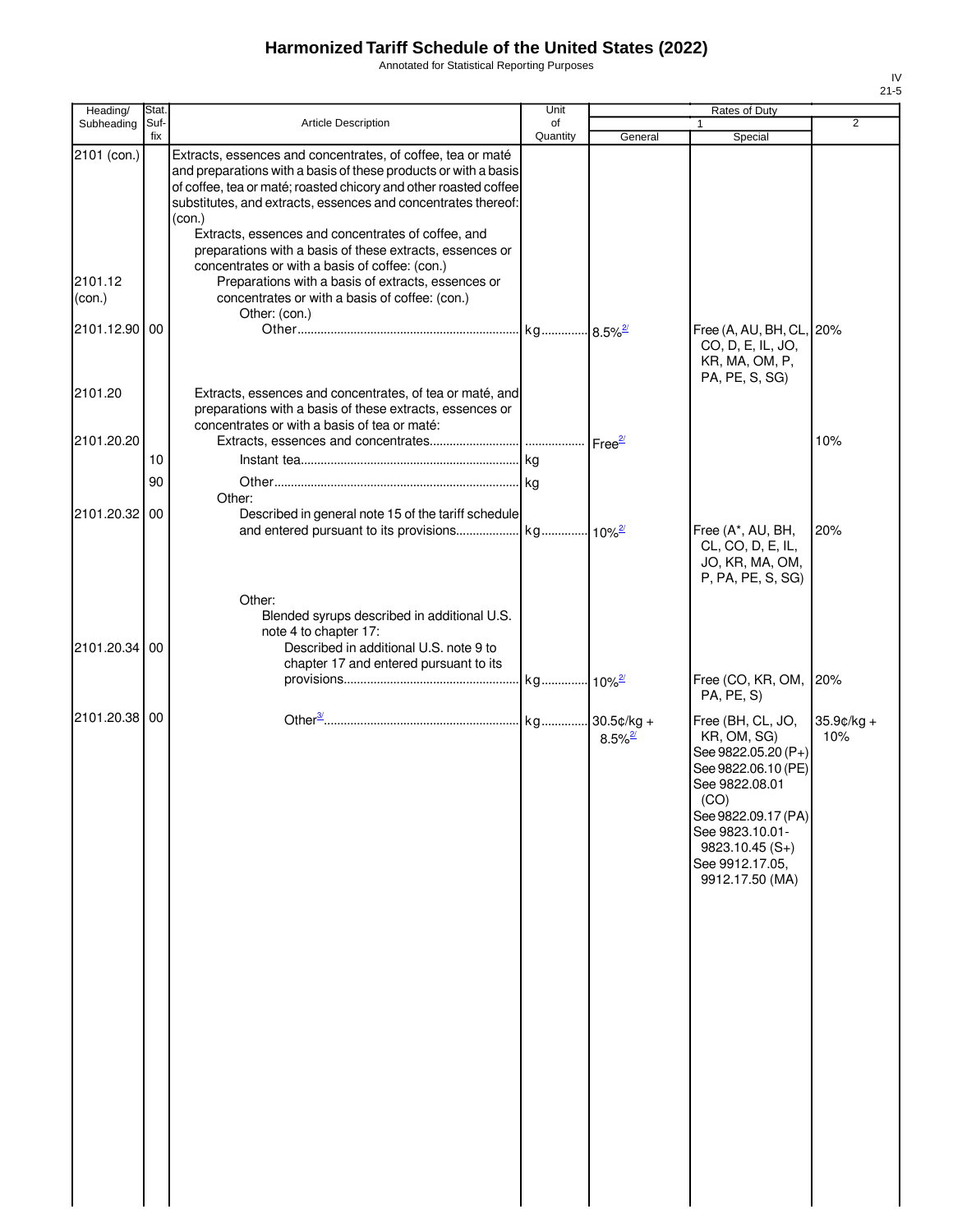Annotated for Statistical Reporting Purposes

| Heading/<br>Subheading | Stat.<br>Suf- | Article Description                                                                                                                                                                                                                                                                                                                            | Unit<br>of |                       | Rates of Duty<br>$\mathbf{1}$                                                                                                                                                                                | $\overline{2}$       |
|------------------------|---------------|------------------------------------------------------------------------------------------------------------------------------------------------------------------------------------------------------------------------------------------------------------------------------------------------------------------------------------------------|------------|-----------------------|--------------------------------------------------------------------------------------------------------------------------------------------------------------------------------------------------------------|----------------------|
|                        | fix           |                                                                                                                                                                                                                                                                                                                                                | Quantity   | General               | Special                                                                                                                                                                                                      |                      |
| 2101 (con.)            |               | Extracts, essences and concentrates, of coffee, tea or maté<br>and preparations with a basis of these products or with a basis<br>of coffee, tea or maté; roasted chicory and other roasted coffee<br>substitutes, and extracts, essences and concentrates thereof:                                                                            |            |                       |                                                                                                                                                                                                              |                      |
| 2101.20<br>(con.)      |               | (con.)<br>Extracts, essences and concentrates, of tea or maté, and<br>preparations with a basis of these extracts, essences or<br>concentrates or with a basis of tea or maté: (con.)<br>Other: (con.)<br>Other: (con.)<br>Articles containing over 65 percent by dry<br>weight of sugar described in additional U.S.<br>note 2 to chapter 17: |            |                       |                                                                                                                                                                                                              |                      |
| 2101.20.44 00          |               | Described in additional U.S. note 7 to<br>chapter 17 and entered pursuant to its                                                                                                                                                                                                                                                               |            |                       | Free (CO, KR, OM,<br>PA, PE, S)                                                                                                                                                                              | 20%                  |
| 2101.20.48 00          |               |                                                                                                                                                                                                                                                                                                                                                |            | $8.5\%$ <sup>2/</sup> | Free (BH, CL, JO,<br>KR, OM, SG)<br>See 9822.05.20 (P+)<br>See 9822.06.10 (PE)<br>See 9822.08.01<br>(CO)<br>See 9822.09.17 (PA)<br>See 9823.10.01-<br>$9823.10.45(S+)$<br>See 9912.17.05,<br>9912.17.50 (MA) | $35.9$ ¢/kg +<br>10% |
| 2101.20.54 00          |               | Articles containing over 10 percent by dry<br>weight of sugar described in additional U.S.<br>note 3 to chapter 17:<br>Described in additional U.S. note 8 to<br>chapter 17 and entered pursuant to its                                                                                                                                        |            |                       |                                                                                                                                                                                                              |                      |
|                        |               |                                                                                                                                                                                                                                                                                                                                                |            |                       | Free (A*, BH, CL,<br>CO, D, E, IL, JO,<br>KR, MA, OM, P,<br>PA, PE, S, SG)                                                                                                                                   | 20%                  |
| 2101.20.58 00          |               |                                                                                                                                                                                                                                                                                                                                                |            | $8.5\%$ <sup>2/</sup> | Free (BH, CL, JO,<br>KR, OM, SG)<br>See 9822.05.20 (P+)<br>See 9822.06.10 (PE)<br>See 9822.08.01<br>(CO)<br>See 9822.09.17 (PA)<br>See 9823.10.01-<br>$9823.10.45(S+)$<br>See 9912.17.05.                    | 35.9¢/kg +<br>10%    |
| 2101.20.90 00          |               |                                                                                                                                                                                                                                                                                                                                                |            |                       | 9912.17.50 (MA)<br>Free (A*, AU, BH,<br>CL, CO, D, E, IL,<br>JO, KR, MA, OM,<br>P, PA, PE, S, SG)                                                                                                            | 20%                  |

IV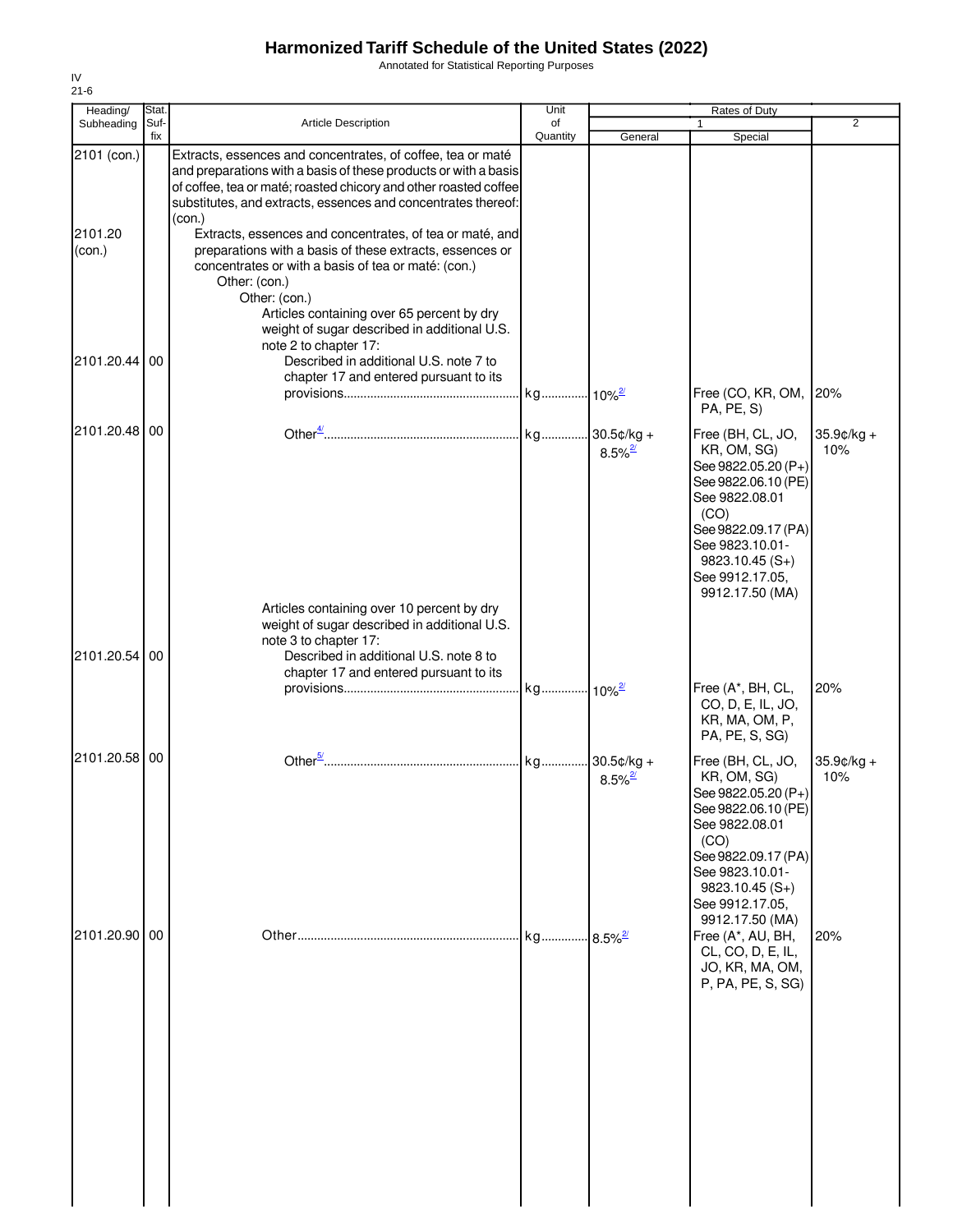Annotated for Statistical Reporting Purposes

2102

2103

| Heading/<br>Subheading   | Stat.<br>Suf- | <b>Article Description</b>                                                                                                                                                                                                                                          | Unit<br>of |                        | Rates of Duty                                                                                                    | 2       |
|--------------------------|---------------|---------------------------------------------------------------------------------------------------------------------------------------------------------------------------------------------------------------------------------------------------------------------|------------|------------------------|------------------------------------------------------------------------------------------------------------------|---------|
|                          | fix           |                                                                                                                                                                                                                                                                     | Quantity   | General                | Special                                                                                                          |         |
| 2101 (con.)              |               | Extracts, essences and concentrates, of coffee, tea or maté<br>and preparations with a basis of these products or with a basis<br>of coffee, tea or maté; roasted chicory and other roasted coffee<br>substitutes, and extracts, essences and concentrates thereof: |            |                        |                                                                                                                  |         |
| 2101.30.00 00            |               | (con.)<br>Roasted chicory and other roasted coffee substitutes and                                                                                                                                                                                                  |            |                        | Free (A+, AU, BH,<br>CL, CO, D, E, IL,<br>JO, KR, MA, OM,<br>P, PA, PE, S, SG)                                   | 6.6¢/kg |
| 2102                     |               | Yeasts (active or inactive); other single-cell microorganisms,<br>dead (but not including vaccines of heading 3002); prepared<br>baking powders:                                                                                                                    |            |                        |                                                                                                                  |         |
| 2102.10.00 00            |               |                                                                                                                                                                                                                                                                     |            |                        | Free (A, AU, BH, CL, 20%<br>CO, D, E, IL, JO,<br>KR, MA, OM, P,<br>PA, PE, S, SG)                                |         |
| 2102.20<br>2102.20.20 00 |               | Inactive yeasts; other single-cell microorganisms, dead:                                                                                                                                                                                                            |            | $.6.4\%$ <sup>2/</sup> | Free (A*, AU, BH,<br>CL, CO, D, E, IL,<br>JO, KR, MA, OM,<br>P, PA, PE, S, SG)                                   | 20%     |
| 2102.20.40 00            |               |                                                                                                                                                                                                                                                                     |            |                        |                                                                                                                  | Free    |
| 2102.20.60 00            |               |                                                                                                                                                                                                                                                                     |            |                        | Free (A*, AU, BH,<br>CL, CO, D, E, IL,<br>JO, KR, MA, OM,<br>P, PA, PE, S, SG)                                   | 25%     |
| 2102.30.00 00            |               |                                                                                                                                                                                                                                                                     |            |                        |                                                                                                                  | 25%     |
| 2103                     |               | Sauces and preparations therefore; mixed condiments and<br>mixed seasonings; mustard flour and meal and prepared<br>mustard:                                                                                                                                        |            |                        |                                                                                                                  |         |
| 2103.10.00 00<br>2103.20 |               |                                                                                                                                                                                                                                                                     |            |                        | Free (A*, AU, BH,<br>CL, CO, D, E, IL,<br>JO, KR, MA, OM,<br>P, PA, PE, S, SG)<br>1.2% $(JP)$                    | 35%     |
| 2103.20.20 00            |               | Tomato ketchup and other tomato sauces:                                                                                                                                                                                                                             |            |                        | Free (A, AU, BH, CL, 35%<br>CO, D, E, IL, JO,<br>KR, MA, OM, P,<br>PA, PE, S, SG)                                |         |
| 2103.20.40               |               |                                                                                                                                                                                                                                                                     |            | $11.6\%$ <sup>2/</sup> | Free (A+, BH, CL,<br>CO, D, E, IL, JO,<br>KR, MA, OM, P,<br>PA, PE, S, SG)<br>See 9913.96.57-<br>9913.96.66 (AU) | 50%     |
|                          | 20            |                                                                                                                                                                                                                                                                     |            |                        |                                                                                                                  |         |
|                          | 40            |                                                                                                                                                                                                                                                                     |            |                        |                                                                                                                  |         |
| 2103.30<br>2103.30.20    | 00            | Mustard flour and meal and prepared mustard:                                                                                                                                                                                                                        |            |                        |                                                                                                                  | 22¢/kg  |
| 2103.30.40 00            |               |                                                                                                                                                                                                                                                                     |            |                        | Free (A*, AU, BH,                                                                                                | 22¢/kg  |
|                          |               |                                                                                                                                                                                                                                                                     |            |                        | CL, CO, D, E, IL,<br>JO, KR, MA, OM,<br>P, PA, PE, S, SG)                                                        |         |

IV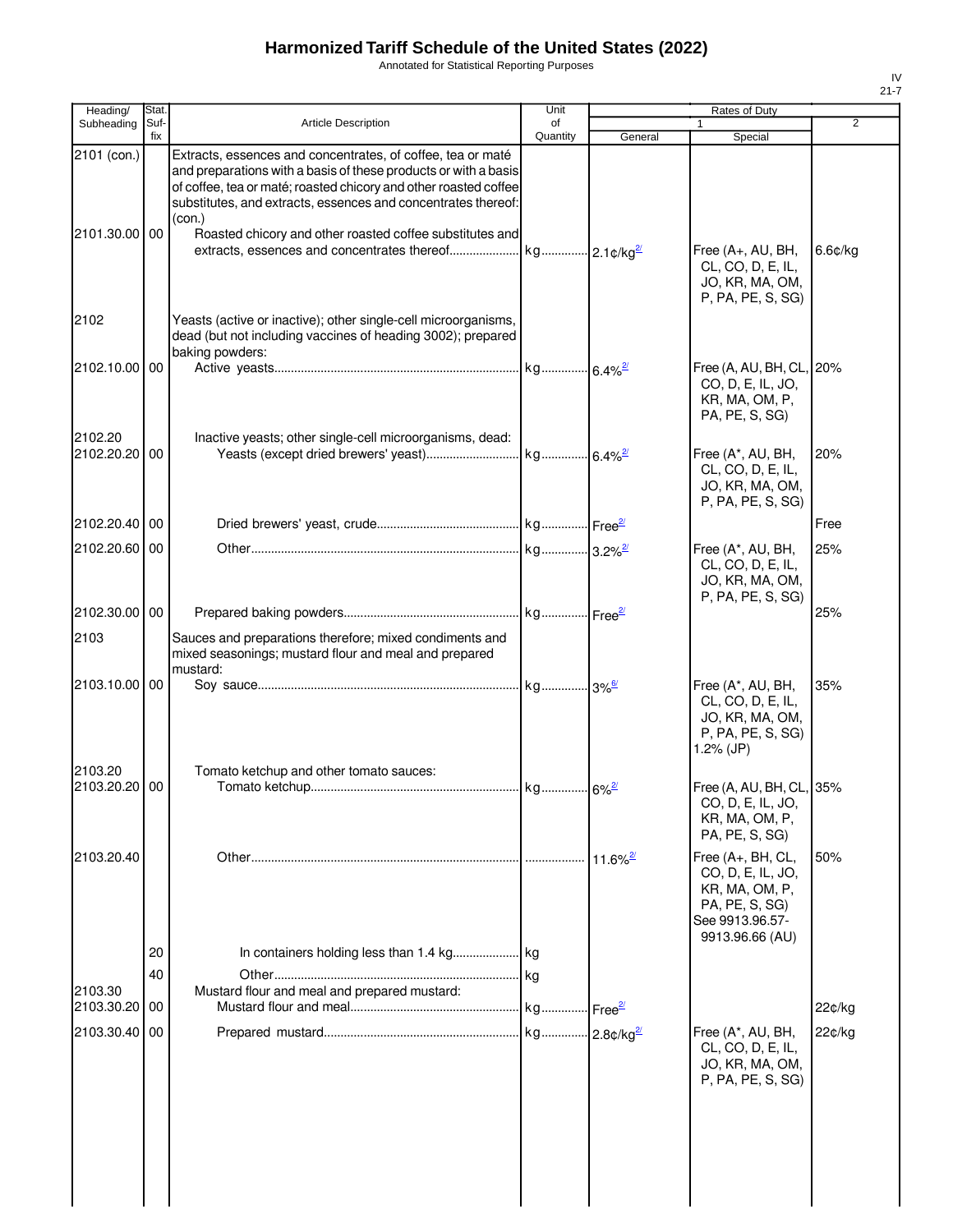Annotated for Statistical Reporting Purposes

| Heading/                 | Stat. |                                                                                                                                     | Unit                  |         | Rates of Duty                                                   |                |
|--------------------------|-------|-------------------------------------------------------------------------------------------------------------------------------------|-----------------------|---------|-----------------------------------------------------------------|----------------|
| Subheading Suf-          |       | Article Description                                                                                                                 | $\circ$ f             |         | 1                                                               | $\overline{2}$ |
| 2103 (con.)              | fix   | Sauces and preparations therefore; mixed condiments and<br>mixed seasonings; mustard flour and meal and prepared<br>mustard: (con.) | Quantity              | General | Special                                                         |                |
| 2103.90<br>2103.90.20 00 |       | Other:                                                                                                                              |                       |         |                                                                 | 30%            |
| 2103.90.40 00            |       | Nonalcoholic preparations of yeast extract (other than                                                                              | kg 3.2% <sup>2/</sup> |         | Free (A, AU, BH, CL, 20%<br>CO, D, E, IL, JO,<br>KR, MA, OM, P, |                |
|                          |       |                                                                                                                                     |                       |         | PA, PE, S, SG)<br>1.28% (JP)                                    |                |
|                          |       |                                                                                                                                     |                       |         |                                                                 |                |
|                          |       |                                                                                                                                     |                       |         |                                                                 |                |
|                          |       |                                                                                                                                     |                       |         |                                                                 |                |
|                          |       |                                                                                                                                     |                       |         |                                                                 |                |
|                          |       |                                                                                                                                     |                       |         |                                                                 |                |
|                          |       |                                                                                                                                     |                       |         |                                                                 |                |
|                          |       |                                                                                                                                     |                       |         |                                                                 |                |
|                          |       |                                                                                                                                     |                       |         |                                                                 |                |
|                          |       |                                                                                                                                     |                       |         |                                                                 |                |
|                          |       |                                                                                                                                     |                       |         |                                                                 |                |
|                          |       |                                                                                                                                     |                       |         |                                                                 |                |
|                          |       |                                                                                                                                     |                       |         |                                                                 |                |
|                          |       |                                                                                                                                     |                       |         |                                                                 |                |
|                          |       |                                                                                                                                     |                       |         |                                                                 |                |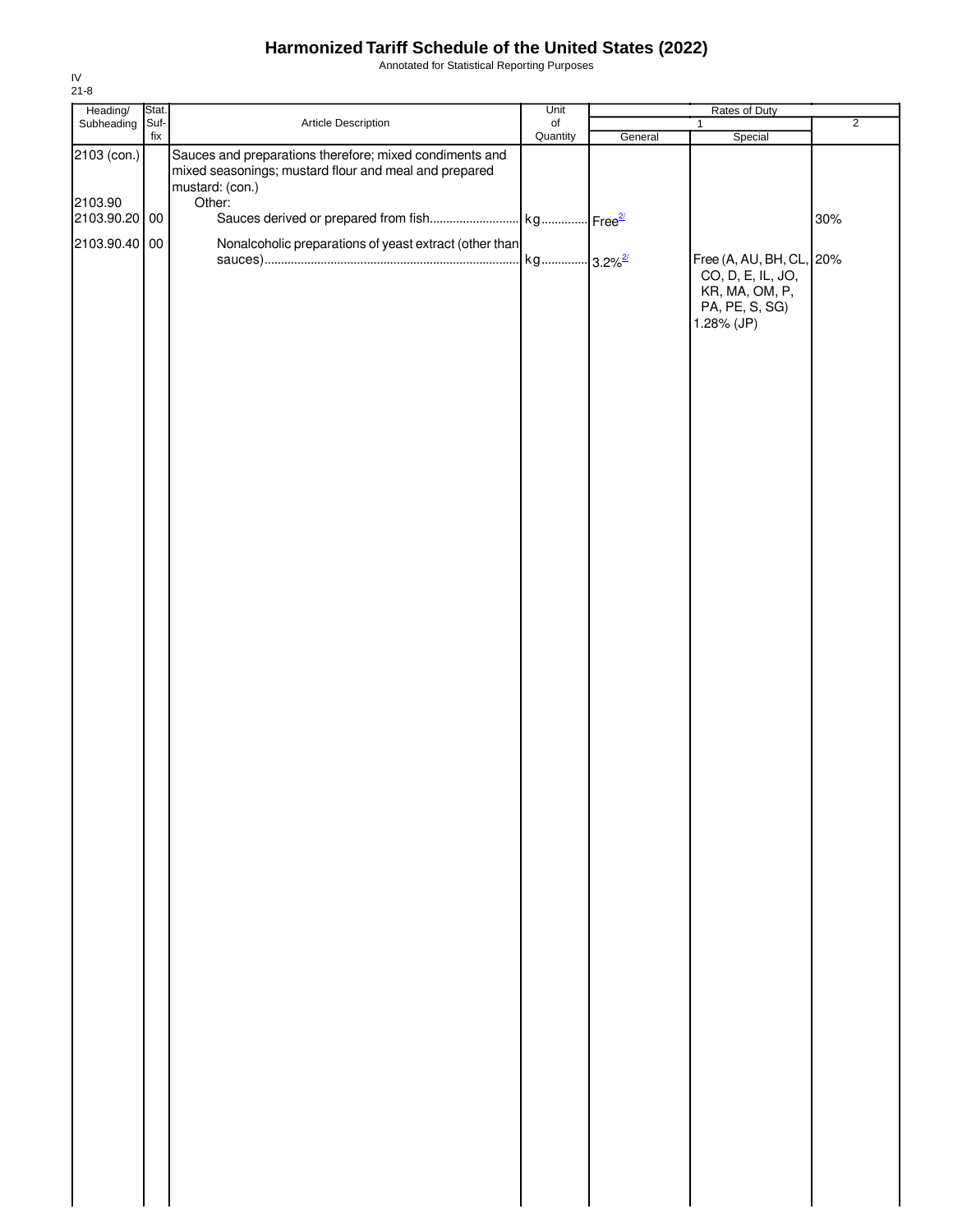Annotated for Statistical Reporting Purposes

| Heading/          | Stat. |                                                                                                                                                                                          | Unit                  |                                        | Rates of Duty                                                                                                                                                                                                |                    |
|-------------------|-------|------------------------------------------------------------------------------------------------------------------------------------------------------------------------------------------|-----------------------|----------------------------------------|--------------------------------------------------------------------------------------------------------------------------------------------------------------------------------------------------------------|--------------------|
| Subheading        | Suf-  | Article Description                                                                                                                                                                      | of                    |                                        |                                                                                                                                                                                                              | $\overline{2}$     |
|                   | fix   |                                                                                                                                                                                          | Quantity              | General                                | Special                                                                                                                                                                                                      |                    |
| 2103 (con.)       |       | Sauces and preparations therefore; mixed condiments and<br>mixed seasonings; mustard flour and meal and prepared<br>mustard: (con.)                                                      |                       |                                        |                                                                                                                                                                                                              |                    |
| 2103.90<br>(con.) |       | Other: (con.)<br>Other:                                                                                                                                                                  |                       |                                        |                                                                                                                                                                                                              |                    |
| 2103.90.72 00     |       | Mixed condiments and mixed seasonings:<br>Mixed condiments and mixed seasonings<br>described in additional U.S. note 3 to this<br>chapter:<br>Described in general note 15 of the tariff |                       |                                        |                                                                                                                                                                                                              |                    |
|                   |       | schedule and entered pursuant to its                                                                                                                                                     | kg 7.5% <sup>2/</sup> |                                        | Free (A, AU, BH, CL, 35%<br>CO, D, E, IL, JO,<br>KR, MA, OM, P,                                                                                                                                              |                    |
| 2103.90.74 00     |       | Described in additional U.S. note 4 to this                                                                                                                                              |                       |                                        | PA, PE, S, SG)<br>3.75% (JP)                                                                                                                                                                                 |                    |
|                   |       | chapter and entered pursuant to its                                                                                                                                                      |                       |                                        |                                                                                                                                                                                                              |                    |
|                   |       |                                                                                                                                                                                          |                       |                                        | Free (A, BH, CL,<br>CO, D, E, IL, JO,<br>KR, MA, OM, P,<br>PA, PE, S, SG)                                                                                                                                    | 35%                |
| 2103.90.78 00     |       |                                                                                                                                                                                          |                       | $30.5$ ¢/kg +<br>$6.4\%$ <sup>2/</sup> | Free (BH, CL, JO,<br>KR, OM, SG)<br>See 9822.05.20 (P+)<br>See 9822.06.10 (PE)<br>See 9822.08.01<br>(CO)<br>See 9822.09.17 (PA)<br>See 9823.10.01-<br>$9823.10.45(S+)$<br>See 9912.17.05,<br>9912.17.75 (MA) | 35.9¢/kg +<br>7.5% |
| 2103.90.80 00     |       |                                                                                                                                                                                          |                       |                                        | Free (A, AU, BH, CL, 35%<br>CO, D, E, IL, JO,<br>KR, MA, OM, P,                                                                                                                                              |                    |
| 2103.90.90        |       |                                                                                                                                                                                          |                       |                                        | PA, PE, S, SG)<br>Free (A, AU, BH, CL, 35%<br>CO, D, E, IL, JO,<br>KR, MA, OM, P,                                                                                                                            |                    |
|                   | 20    |                                                                                                                                                                                          |                       |                                        | PA, PE, S, SG)                                                                                                                                                                                               |                    |
|                   | 40    |                                                                                                                                                                                          | kg                    |                                        |                                                                                                                                                                                                              |                    |
|                   |       | Tomato-based preparations for sauces:                                                                                                                                                    |                       |                                        |                                                                                                                                                                                                              |                    |
|                   | 51    | In containers holding less than 1.4 kg                                                                                                                                                   | kg                    |                                        |                                                                                                                                                                                                              |                    |
|                   | 59    |                                                                                                                                                                                          | kg                    |                                        |                                                                                                                                                                                                              |                    |
|                   | 91    |                                                                                                                                                                                          |                       |                                        |                                                                                                                                                                                                              |                    |
|                   |       |                                                                                                                                                                                          |                       |                                        |                                                                                                                                                                                                              |                    |
|                   |       |                                                                                                                                                                                          |                       |                                        |                                                                                                                                                                                                              |                    |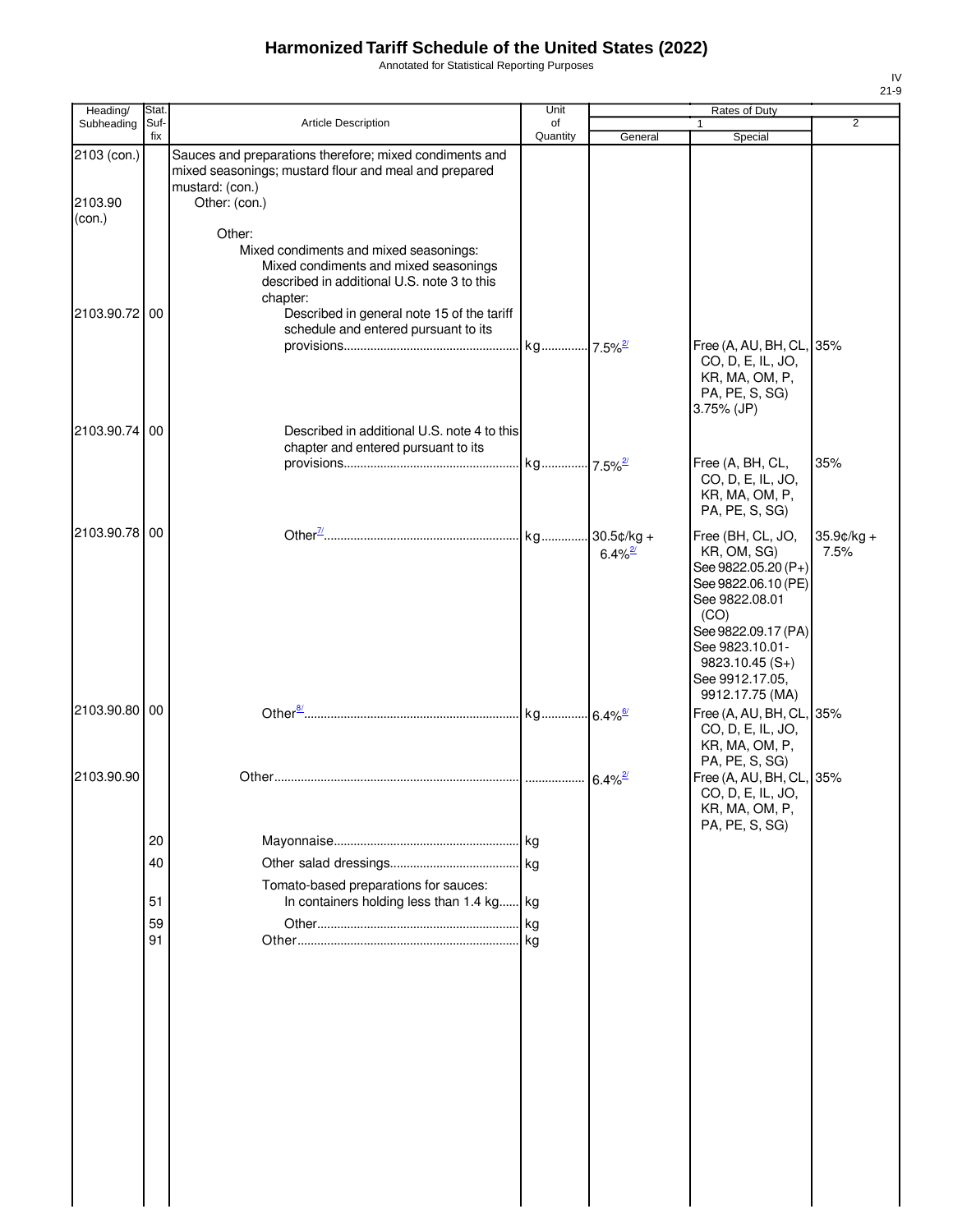Annotated for Statistical Reporting Purposes

| Heading/              | Stat.       |                                                                                                        | Unit                           |                                      | Rates of Duty                                                                                                                                                                                                                                                                           |             |
|-----------------------|-------------|--------------------------------------------------------------------------------------------------------|--------------------------------|--------------------------------------|-----------------------------------------------------------------------------------------------------------------------------------------------------------------------------------------------------------------------------------------------------------------------------------------|-------------|
| Subheading            | Suf-<br>fix | <b>Article Description</b>                                                                             | of                             |                                      | 1                                                                                                                                                                                                                                                                                       | 2           |
|                       |             |                                                                                                        | Quantity                       | General                              | Special                                                                                                                                                                                                                                                                                 |             |
| 2104                  |             | Soups and broths and preparations therefor; homogenized<br>composite food preparations:                |                                |                                      |                                                                                                                                                                                                                                                                                         |             |
| 2104.10.00            |             |                                                                                                        |                                | $3.2\%$ <sup>2/</sup>                | Free (A, AU, BH, CL, 35%<br>CO, D, E, IL, JO,<br>KR, MA, OM, P,                                                                                                                                                                                                                         |             |
|                       | 20          |                                                                                                        |                                |                                      | PA, PE, S, SG)                                                                                                                                                                                                                                                                          |             |
|                       |             |                                                                                                        |                                |                                      |                                                                                                                                                                                                                                                                                         |             |
|                       | 40          | Other:                                                                                                 |                                |                                      |                                                                                                                                                                                                                                                                                         |             |
|                       |             |                                                                                                        |                                |                                      |                                                                                                                                                                                                                                                                                         |             |
|                       | 60          |                                                                                                        |                                |                                      |                                                                                                                                                                                                                                                                                         |             |
| 2104.20<br>2104.20.10 | 00          | Homogenized composite food preparations:<br>Put up for retail sale as food suitable for infants or for |                                |                                      |                                                                                                                                                                                                                                                                                         |             |
|                       |             |                                                                                                        | kg 2.5% <sup>2/</sup>          |                                      | Free (A, AU, BH, CL, 20%                                                                                                                                                                                                                                                                |             |
|                       |             |                                                                                                        |                                |                                      | CO, D, E, IL, JO,<br>KR, MA, OM, P,<br>PA, PE, S, SG)                                                                                                                                                                                                                                   |             |
| 2104.20.50 00         |             | Put up for retail sale as food suitable for young                                                      |                                |                                      |                                                                                                                                                                                                                                                                                         |             |
|                       |             |                                                                                                        | kg 6.4% <sup>2/21</sup>        |                                      | Free (A, AU, BH, CL, 20%<br>CO, D, E, IL, JO,<br>KR, MA, OM, P,<br>PA, PE, S, SG)                                                                                                                                                                                                       |             |
|                       |             |                                                                                                        |                                |                                      |                                                                                                                                                                                                                                                                                         |             |
| 2105.00               |             | Ice cream and other edible ice, whether or not containing<br>cocoa:                                    |                                |                                      |                                                                                                                                                                                                                                                                                         |             |
|                       |             | Ice cream:                                                                                             |                                |                                      |                                                                                                                                                                                                                                                                                         |             |
| 2105.00.05 00         |             | Described in general note 15 of the tariff schedule and                                                |                                |                                      |                                                                                                                                                                                                                                                                                         |             |
|                       |             |                                                                                                        |                                |                                      | Free (A+, AU, BH,                                                                                                                                                                                                                                                                       | 20%         |
|                       |             |                                                                                                        |                                |                                      | CL, CO, D, E, IL,<br>JO, KR, MA, OM,<br>P, PA, PE, S, SG)<br>14% (JP)                                                                                                                                                                                                                   |             |
| 2105.00.10 00         |             | Described in additional U.S. note 5 to this chapter and                                                |                                |                                      |                                                                                                                                                                                                                                                                                         |             |
|                       |             |                                                                                                        | kg 20% <sup>2/</sup><br>liters |                                      | Free $(A+, BH, CL,$<br>CO, D, E, IL, JO,<br>KR, MA, OM, P,<br>PA, PE, S, SG)                                                                                                                                                                                                            | 20%         |
| 2105.00.20 00         |             |                                                                                                        | kg                             | $\cdot$ 50.2¢/kg + 17% <sup>2/</sup> | Free (BH, CL, JO,                                                                                                                                                                                                                                                                       | 59¢/kg +20% |
|                       |             |                                                                                                        | liters                         |                                      | KR, MA, OM, SG)<br>$3.3¢/kg + 1.1% (PE)$<br>$15¢/kg + 5.1% (P)$<br>See 9823.01.01-<br>9823.01.07 (S+)<br>See 9908.21.01 (IL)<br>See 9913.04.05<br>(AU)<br>See 9915.21.05-<br>9915.21.20 (P+)<br>See 9918.21.10-<br>9918.21.11 (CO)<br>See 9919.21.10,<br>9919.21.11-<br>9919.21.12 (PA) |             |
|                       |             |                                                                                                        |                                |                                      |                                                                                                                                                                                                                                                                                         |             |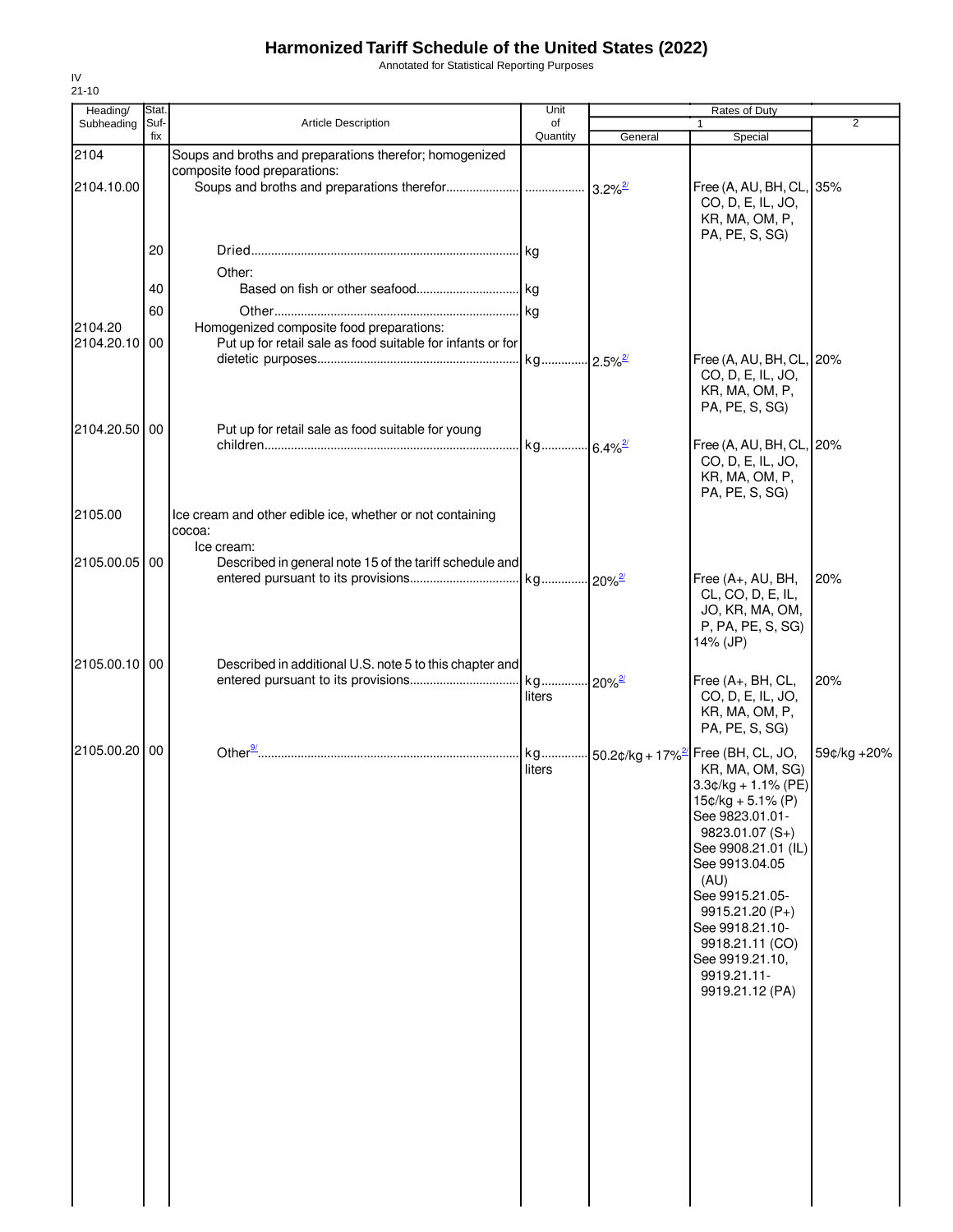Annotated for Statistical Reporting Purposes

| Heading/          | Stat.       |                                                                                                                                                             | Unit           |                      | Rates of Duty                                                                                                                                                                                                                                                        |                |
|-------------------|-------------|-------------------------------------------------------------------------------------------------------------------------------------------------------------|----------------|----------------------|----------------------------------------------------------------------------------------------------------------------------------------------------------------------------------------------------------------------------------------------------------------------|----------------|
| Subheading        | Suf-<br>fix | Article Description                                                                                                                                         | of<br>Quantity | General              | 1<br>Special                                                                                                                                                                                                                                                         | $\overline{2}$ |
| 2105.00<br>(con.) |             | Ice cream and other edible ice, whether or not containing<br>cocoa: (con.)<br>Other:<br>Dairy products described in additional U.S. note 1 to<br>chapter 4: |                |                      |                                                                                                                                                                                                                                                                      |                |
| 2105.00.25 00     |             | Described in general note 15 of the tariff schedule                                                                                                         |                |                      | Free (A+, AU, BH,<br>CL, CO, D, E, IL,<br>JO, KR, MA, OM,<br>P, PA, PE, S, SG)<br>14% (JP)                                                                                                                                                                           | 20%            |
| 2105.00.30 00     |             | Described in additional U.S. note 10 to chapter 4<br>and entered pursuant to its provisions kg                                                              | kg cmsc        | $20\%$ <sup>2/</sup> | Free (A+, AU, BH,<br>CL, CO, D, E, IL,<br>JO, KR, MA, OM,<br>P, PA, PE, S, SG)                                                                                                                                                                                       | 20%            |
| 2105.00.40 00     |             |                                                                                                                                                             |                |                      | kg 50.2¢/kg + 17% <sup>2/</sup> Free (BH, CL, JO,                                                                                                                                                                                                                    | 59¢/kg + 20%   |
|                   |             |                                                                                                                                                             | kg cmsc        |                      | KR, MA, OM, SG)<br>$13.3¢/kg + 4.5%$<br>(PA)<br>$15¢/kg + 5.1% (P)$<br>See 9823.08.01-<br>9823.08.38 (S+)<br>See 9913.04.25<br>(AU)<br>See 9915.04.30,<br>9915.04.51,<br>9915.04.75 (P+)<br>See 9917.04.20,<br>9917.04.37 (PE)<br>See 9918.04.60-<br>9918.04.80 (CO) |                |
| 2105.00.50 00     |             |                                                                                                                                                             |                |                      | Free (A+, AU, BH,<br>CL, CO, D, E, IL,<br>JO, KR, MA, OM,<br>P, PA, PE, S, SG)                                                                                                                                                                                       | 20%            |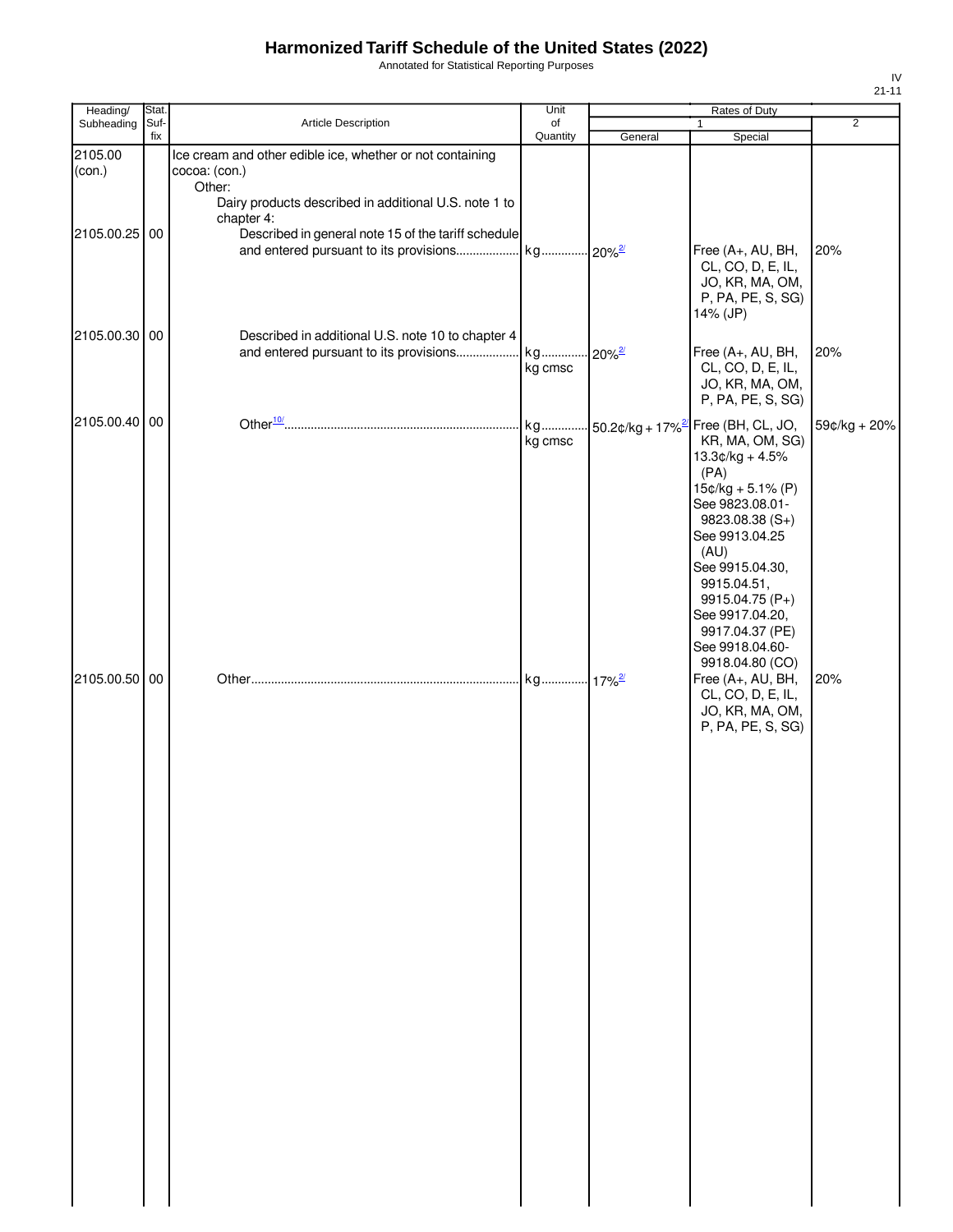Annotated for Statistical Reporting Purposes

| Heading/              | Stat. |                                                                                                                                                                                                                                                                                                                                                                                                                                                                                                                                                                                                                                          | Unit          |                                  | Rates of Duty                                                                                                                                                                                                                                                          |                |
|-----------------------|-------|------------------------------------------------------------------------------------------------------------------------------------------------------------------------------------------------------------------------------------------------------------------------------------------------------------------------------------------------------------------------------------------------------------------------------------------------------------------------------------------------------------------------------------------------------------------------------------------------------------------------------------------|---------------|----------------------------------|------------------------------------------------------------------------------------------------------------------------------------------------------------------------------------------------------------------------------------------------------------------------|----------------|
| Subheading            | Suf-  | <b>Article Description</b>                                                                                                                                                                                                                                                                                                                                                                                                                                                                                                                                                                                                               | of            |                                  | 1                                                                                                                                                                                                                                                                      | $\overline{2}$ |
|                       | fix   |                                                                                                                                                                                                                                                                                                                                                                                                                                                                                                                                                                                                                                          | Quantity      | General                          | Special                                                                                                                                                                                                                                                                |                |
| 2106<br>2106.10.00 00 |       | Food preparations not elsewhere specified or included:<br>Protein concentrates and textured protein substances <sup>11</sup>                                                                                                                                                                                                                                                                                                                                                                                                                                                                                                             | kg            | $6.4\%$ <sup>6/</sup>            | Free (A, AU, BH, CL,                                                                                                                                                                                                                                                   | 20%            |
|                       |       |                                                                                                                                                                                                                                                                                                                                                                                                                                                                                                                                                                                                                                          |               |                                  | CO, D, E, IL, JO,<br>KR, MA, OM, P,<br>PA, PE, S, SG)                                                                                                                                                                                                                  |                |
| 2106.90               |       | Other:<br>Products derived from the dried milk, dried buttermilk<br>or dried whey of subheadings 0402.10, 0402.21.05,<br>0402.21.25, 0402.21.30, 0402.21.50, 0403.90.41,<br>0403.90.45, 0404.10.50 or 0404.10.90, which contain<br>not over 5.5 percent by weight of butterfat and which<br>are mixed with other ingredients including, but not<br>limited to sugar, if such mixtures contain over 16<br>percent milk solids by weight, are capable of being<br>further processed or mixed with similar ingredients and<br>are not prepared for marketing to the retail consumer<br>in the identical form and package in which imported: |               |                                  |                                                                                                                                                                                                                                                                        |                |
| 2106.90.03 00         |       | Described in general note 15 of the tariff schedule<br>and entered pursuant to its provisions                                                                                                                                                                                                                                                                                                                                                                                                                                                                                                                                            | kg            | $-2.9$ ¢/kg $\frac{2}{3}$        | Free (A*, AU, BH,<br>CL, CO, D, E, IL,<br>JO, KR, MA, OM,<br>P, PA, PE, S, SG)                                                                                                                                                                                         | 12.1¢/kg       |
| 2106.90.06 00         |       | Described in additional U.S. note 10 to chapter 4                                                                                                                                                                                                                                                                                                                                                                                                                                                                                                                                                                                        |               |                                  |                                                                                                                                                                                                                                                                        |                |
|                       |       | and entered pursuant to its provisions                                                                                                                                                                                                                                                                                                                                                                                                                                                                                                                                                                                                   | kg<br>kg cmsc | $2.9$ ¢/kg $\frac{27}{2}$        | Free (A*, AU, BH,<br>CL, CO, D, E, IL,<br>JO, KR, MA, OM,<br>P, PA, PE, S, SG)                                                                                                                                                                                         | 12.1¢/kg       |
| 2106.90.09 00         |       |                                                                                                                                                                                                                                                                                                                                                                                                                                                                                                                                                                                                                                          | kg<br>kg cmsc | 86.2 $\mathcal{L}/\mathrm{kg}^2$ | Free (BH, CL, JO,<br>KR, MA, OM, SG)<br>22.9¢/kg (PA)<br>25.8¢/kg (P)<br>See 9823.08.01-<br>9823.08.38 (S+)<br>See 9913.04.25<br>(AU)<br>See 9915.04.30,<br>9915.04.52,<br>9915.04.76 (P+)<br>See 9917.04.20,<br>9917.04.38 (PE)<br>See 9918.04.60-<br>9918.04.80 (CO) | \$1.014/kg     |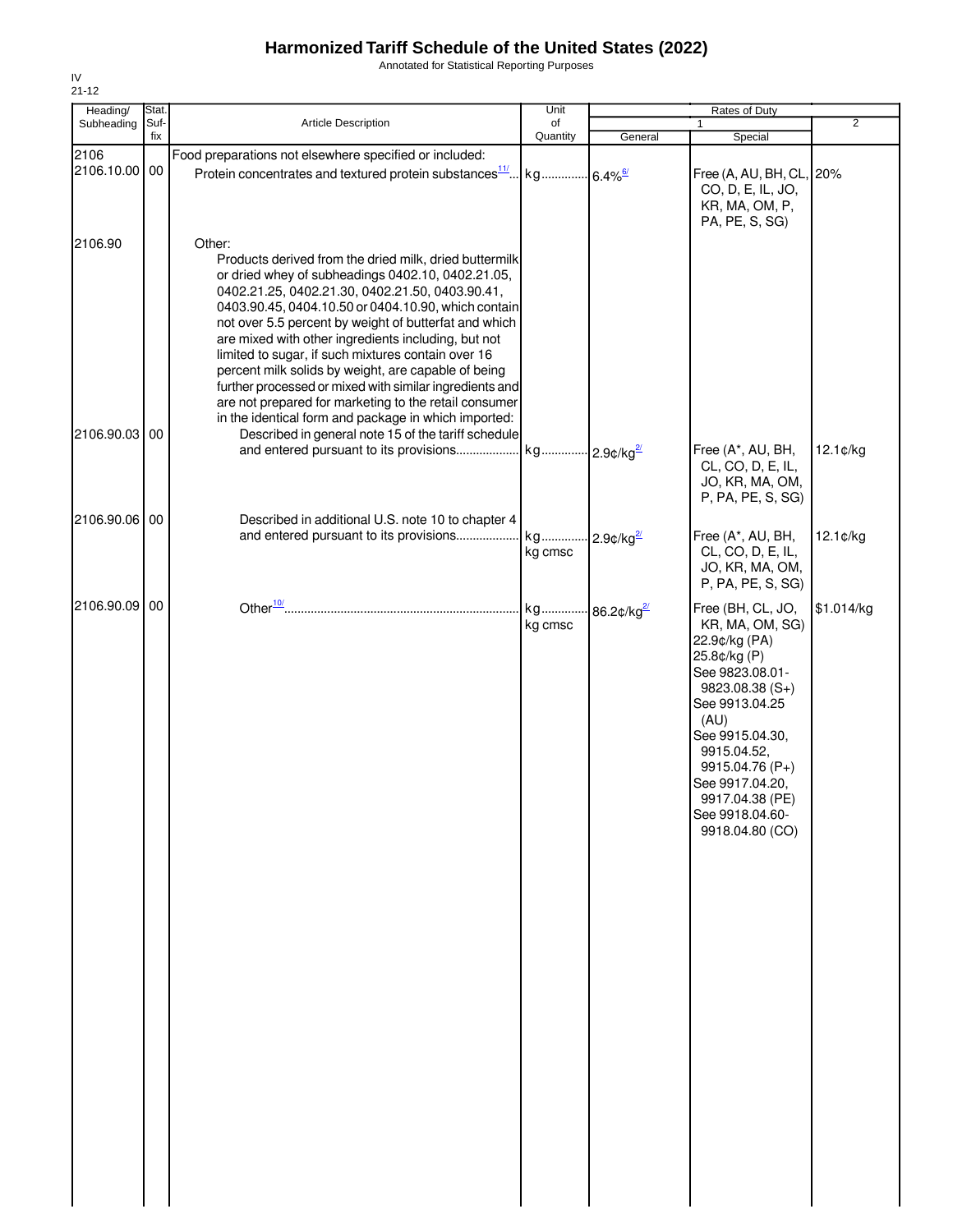Annotated for Statistical Reporting Purposes

| Heading/                         | Stat.       |                                                                                                                                                                                                                                                                                                                                                                               | Unit           |                                          | Rates of Duty                                                                                                                                                                                                                                       |                                       |
|----------------------------------|-------------|-------------------------------------------------------------------------------------------------------------------------------------------------------------------------------------------------------------------------------------------------------------------------------------------------------------------------------------------------------------------------------|----------------|------------------------------------------|-----------------------------------------------------------------------------------------------------------------------------------------------------------------------------------------------------------------------------------------------------|---------------------------------------|
| Subheading                       | Suf-<br>fix | <b>Article Description</b>                                                                                                                                                                                                                                                                                                                                                    | of<br>Quantity | General                                  | 1<br>Special                                                                                                                                                                                                                                        | $\overline{2}$                        |
| 2106 (con.)<br>2106.90<br>(con.) |             | Food preparations not elsewhere specified or included: (con.)<br>Other: (con.)                                                                                                                                                                                                                                                                                                |                |                                          |                                                                                                                                                                                                                                                     |                                       |
| 2106.90.12 00                    |             | Compound alcoholic preparations of an alcoholic<br>strength by volume exceeding 0.5 percent vol., of a<br>kind used for the manufacture of beverages:<br>Containing not over 20 percent of alcohol by                                                                                                                                                                         | kg             | $.4.2¢/kg +$<br>$1.9\%$ <sup>12/2/</sup> | Free (A*, AU, BH,<br>CL, CO, D, E, IL,                                                                                                                                                                                                              | $44¢/kg +$<br>$25\%$ <sup>12/</sup>   |
| 2106.90.15 00                    |             | Containing over 20 percent but not over 50 percent                                                                                                                                                                                                                                                                                                                            |                |                                          | JO, KR, MA, OM,<br>P, PA, PE, S,<br>$SG)$ <sup>12/</sup>                                                                                                                                                                                            |                                       |
|                                  |             |                                                                                                                                                                                                                                                                                                                                                                               | kg             | $8.4¢/kg +$<br>$1.9\%$ <sup>12/2/</sup>  | Free (A*, AU, BH,<br>CL, CO, D, E, IL,<br>JO, KR, MA, OM,<br>P, PA, PE, S,<br>$SG)$ <sup>12/</sup>                                                                                                                                                  | 88¢/kg +<br>$25\%$ <sup>12/</sup>     |
| 2106.90.18 00                    |             |                                                                                                                                                                                                                                                                                                                                                                               |                | $1.9\%$ <sup>12/2/</sup>                 | Free (A*, AU, BH,<br>CL, CO, D, E, IL,<br>JO, KR, MA, OM,<br>P, PA, PE, S,<br>$SG)$ <sup>12/</sup>                                                                                                                                                  | $$1.76/kg +$<br>$25\%$ <sup>12/</sup> |
| 2106.90.22 00                    |             | Butter substitutes, whether in liquid or solid state,<br>containing over 15 percent by weight of butter or other<br>fats or oils derived from milk:<br>Containing over 10 percent by weight of milk solids:<br>Butter substitutes containing over 45 percent<br>by weight of butterfat:<br>Described in general note 15 of the tariff<br>schedule and entered pursuant to its |                |                                          |                                                                                                                                                                                                                                                     |                                       |
|                                  |             |                                                                                                                                                                                                                                                                                                                                                                               | kg 15.4¢/kg2   |                                          | Free (A+, AU, BH,<br>CL, CO, D, E, IL,<br>JO, KR, MA, OM,<br>P, PA, PE, S, SG)                                                                                                                                                                      | 31¢/kg                                |
| 2106.90.24 00                    |             | Described in additional U.S. note 14 to<br>chapter 4 and entered pursuant to its                                                                                                                                                                                                                                                                                              | kg<br>kg cmsc  | $\cdot$ 15.4¢/kg <sup>2/</sup>           | Free (A+, BH, CL,<br>CO, D, E, IL, JO,<br>KR, MA, OM, P,<br>PA, PE, S, SG)                                                                                                                                                                          | 31¢/kg                                |
| 2106.90.26 00                    |             |                                                                                                                                                                                                                                                                                                                                                                               | kg<br>kg cmsc  | \$1.996/kg $^{27}$                       | Free (BH, CL, JO,<br>KR, MA, OM, SG)<br>13.3¢/kg (PE)<br>53.2¢/kg (PA)<br>59.8¢/kg (P)<br>See 9823.03.01-<br>$9823.03.12(S+)$<br>See 9913.04.10<br>(AU)<br>See 9915.04.05,<br>9915.04.10,<br>$9915.04.16(P+)$<br>See 9918.04.04-<br>9918.04.09 (CO) | \$2.348/kg                            |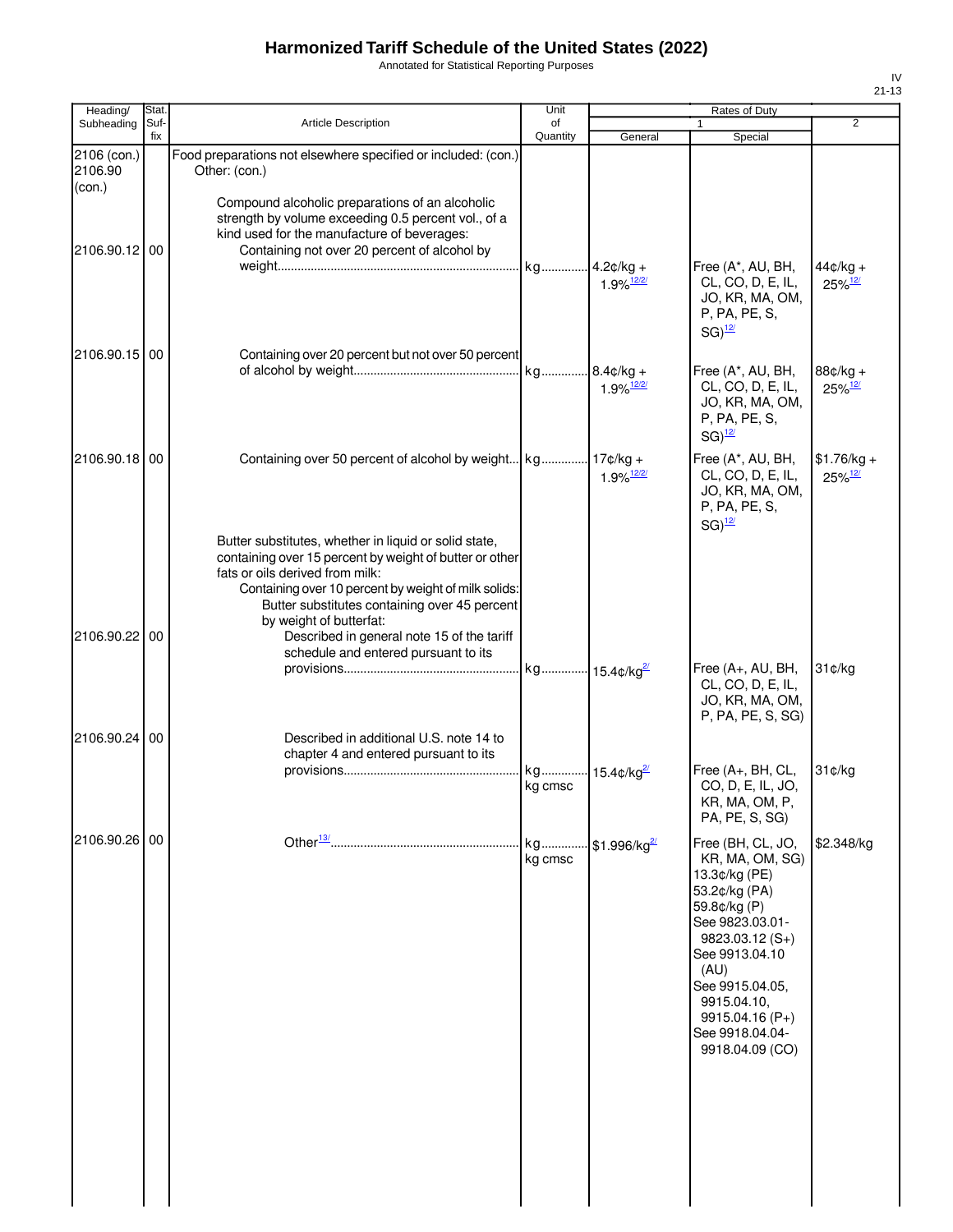Annotated for Statistical Reporting Purposes

| Heading/                         | Stat.       |                                                                                                                                                                                                                              | Unit                                 |                             | Rates of Duty                                                                                                                                                                                                                                      |                |
|----------------------------------|-------------|------------------------------------------------------------------------------------------------------------------------------------------------------------------------------------------------------------------------------|--------------------------------------|-----------------------------|----------------------------------------------------------------------------------------------------------------------------------------------------------------------------------------------------------------------------------------------------|----------------|
| Subheading                       | Suf-<br>fix | Article Description                                                                                                                                                                                                          | of<br>Quantity                       | General                     | $\mathbf{1}$<br>Special                                                                                                                                                                                                                            | $\overline{2}$ |
| 2106 (con.)<br>2106.90<br>(con.) |             | Food preparations not elsewhere specified or included: (con.)<br>Other: (con.)                                                                                                                                               |                                      |                             |                                                                                                                                                                                                                                                    |                |
| 2106.90.28 00                    |             | Butter substitutes, whether in liquid or solid state,<br>containing over 15 percent by weight of butter or other<br>fats or oils derived from milk: (con.)<br>Containing over 10 percent by weight of milk solids:<br>(con.) | kg 13.1¢/kg <sup>2/</sup><br>kg cmsc |                             | Free (A+, AU, BH,<br>CL, CO, D, E, IL,                                                                                                                                                                                                             | 31¢/kg         |
|                                  |             | Other:<br>Butter substitutes containing over 45 percent                                                                                                                                                                      |                                      |                             | JO, KR, MA, OM,<br>P, PA, PE, S, SG)                                                                                                                                                                                                               |                |
| 2106.90.32 00                    |             | by weight of butterfat:<br>Described in general note 15 of the tariff<br>schedule and entered pursuant to its                                                                                                                |                                      |                             | Free (A+, AU, BH,<br>CL, CO, D, E, IL,                                                                                                                                                                                                             | 31¢/kg         |
| 2106.90.34 00                    |             | Described in additional U.S. note 14 to                                                                                                                                                                                      |                                      |                             | JO, KR, MA, OM,<br>P, PA, PE, S, SG)                                                                                                                                                                                                               |                |
|                                  |             | chapter 4 and entered pursuant to its                                                                                                                                                                                        | kg<br>kg cmsc                        | 15.4 $\frac{a}{2}$          | Free (A+, BH, CL,<br>CO, D, E, IL, JO,<br>KR, MA, OM, P,<br>PA, PE, S, SG)                                                                                                                                                                         | 31¢/kg         |
| 2106.90.36 00                    |             |                                                                                                                                                                                                                              | kg cmsc                              | kg \$1.996/kg <sup>2/</sup> | Free (BH, CL, JO,<br>KR, MA, OM, SG)<br>13.3¢/kg (PE)<br>53.2¢/kg (PA)<br>59.8¢/kg (P)<br>See 9823.03.01-<br>$9823.03.12(S+)$<br>See 9913.04.10<br>(AU)<br>See 9915.04.05,<br>9915.04.10,<br>9915.04.16 (P+)<br>See 9918.04.04-<br>9918.04.09 (CO) | \$2.348/kg     |
| 2106.90.38 00                    |             |                                                                                                                                                                                                                              | kg cmsc                              |                             | Free (A+, AU, BH,<br>CL, CO, D, E, IL,<br>JO, KR, MA, OM,<br>P, PA, PE, S, SG)                                                                                                                                                                     | 31¢/kg         |
| 2106.90.39 00                    |             |                                                                                                                                                                                                                              |                                      | Free                        |                                                                                                                                                                                                                                                    | 30%            |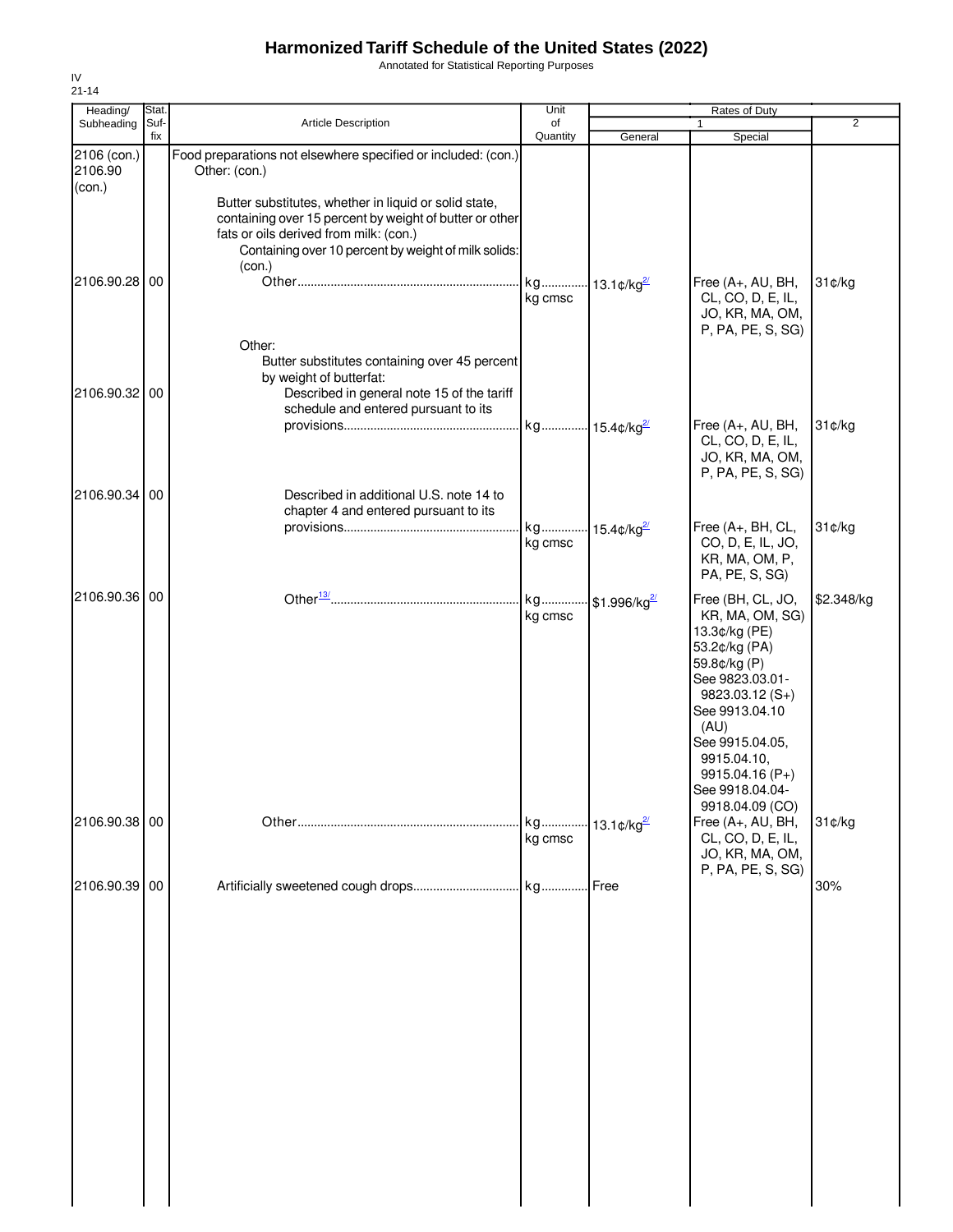Annotated for Statistical Reporting Purposes

| Heading/                         | Stat.       |                                                                                                                                                                                                          | Unit           |                                                                                       | Rates of Duty                                                                                                                                                                                                |                                                                         |
|----------------------------------|-------------|----------------------------------------------------------------------------------------------------------------------------------------------------------------------------------------------------------|----------------|---------------------------------------------------------------------------------------|--------------------------------------------------------------------------------------------------------------------------------------------------------------------------------------------------------------|-------------------------------------------------------------------------|
| Subheading                       | Suf-<br>fix | Article Description                                                                                                                                                                                      | of<br>Quantity | General                                                                               | 1<br>Special                                                                                                                                                                                                 | $\overline{2}$                                                          |
| 2106 (con.)<br>2106.90<br>(con.) |             | Food preparations not elsewhere specified or included: (con.)<br>Other: (con.)                                                                                                                           |                |                                                                                       |                                                                                                                                                                                                              |                                                                         |
| 2106.90.42 00                    |             | Syrups derived from cane or beet sugar, containing<br>added coloring but not added flavoring matter:<br>Described in general note 15 of the tariff schedule<br>and entered pursuant to its provisions kg |                | .3.6606¢/kg of<br>total sugars $\frac{2}{3}$                                          | Free (A*, AU, BH,<br>CL, CO, D, E <sup>*</sup> , IL,<br>JO, KR, MA, OM,<br>P, PA, PE, S, SG)                                                                                                                 | 6.58170¢/kg of<br>total sugars                                          |
| 2106.90.44                       | 00          | Described in additional U.S. note 5 to chapter 17                                                                                                                                                        |                | 3.6606¢/kg of<br>total sugars $\frac{2}{3}$                                           | Free (A*, BH, CL,<br>CO, D, E <sup>*</sup> , IL, JO,<br>KR, MA, OM, P,<br>PA, PE, S, SG)<br>See 9822.05.15 (P+)                                                                                              | 6.58170¢/kg of<br>total sugars                                          |
| 2106.90.46 00                    |             | Fruit or vegetable juices, fortified with vitamins or                                                                                                                                                    |                |                                                                                       | Free (BH, CL, JO,<br>KR, OM, SG)<br>See 9822.05.20 (P+)<br>See 9822.06.10 (PE)<br>See 9822.08.01<br>(CO)<br>See 9822.09.17 (PA)<br>See 9823.10.01-<br>$9823.10.45(S+)$<br>See 9912.17.05,<br>9912.17.15 (MA) | 42.05¢/kg                                                               |
| 2106.90.48 00                    |             | minerals:                                                                                                                                                                                                |                |                                                                                       | Free (A+, AU, BH,<br>CL, CO, D, E, IL,<br>JO, KR, MA, OM,<br>P, PA, PE, S, SG)                                                                                                                               | 18¢/liter                                                               |
| 2106.90.52 00                    |             | Other:<br>Juice of any single fruit or vegetable liters                                                                                                                                                  |                | The rate<br>applicable to<br>the natural juice<br>in heading<br>$2009^{\frac{15}{2}}$ | Free (AU, BH, CL,<br>CO, E, IL, JO, KR,<br>MA, OM, P, PA,<br>PE, S, SG)<br>The rate applicable<br>to the natural juice<br>in heading 2009<br>$(A^*, D)$                                                      | The rate<br>applicable to<br>the natural<br>juice in<br>heading<br>2009 |
| 2106.90.54 00                    |             |                                                                                                                                                                                                          | liters         | The rate<br>applicable to<br>the natural juice<br>in heading<br>$2009_{15}^{15/2}$    | Free (AU, BH, CL,<br>CO, E, IL, JO, KR,<br>MA, OM, P, PA,<br>PE, S, SG)<br>The rate applicable<br>to the natural juice<br>in heading 2009<br>$(A^*, D)$                                                      | The rate<br>applicable to<br>the natural<br>juice in<br>heading<br>2009 |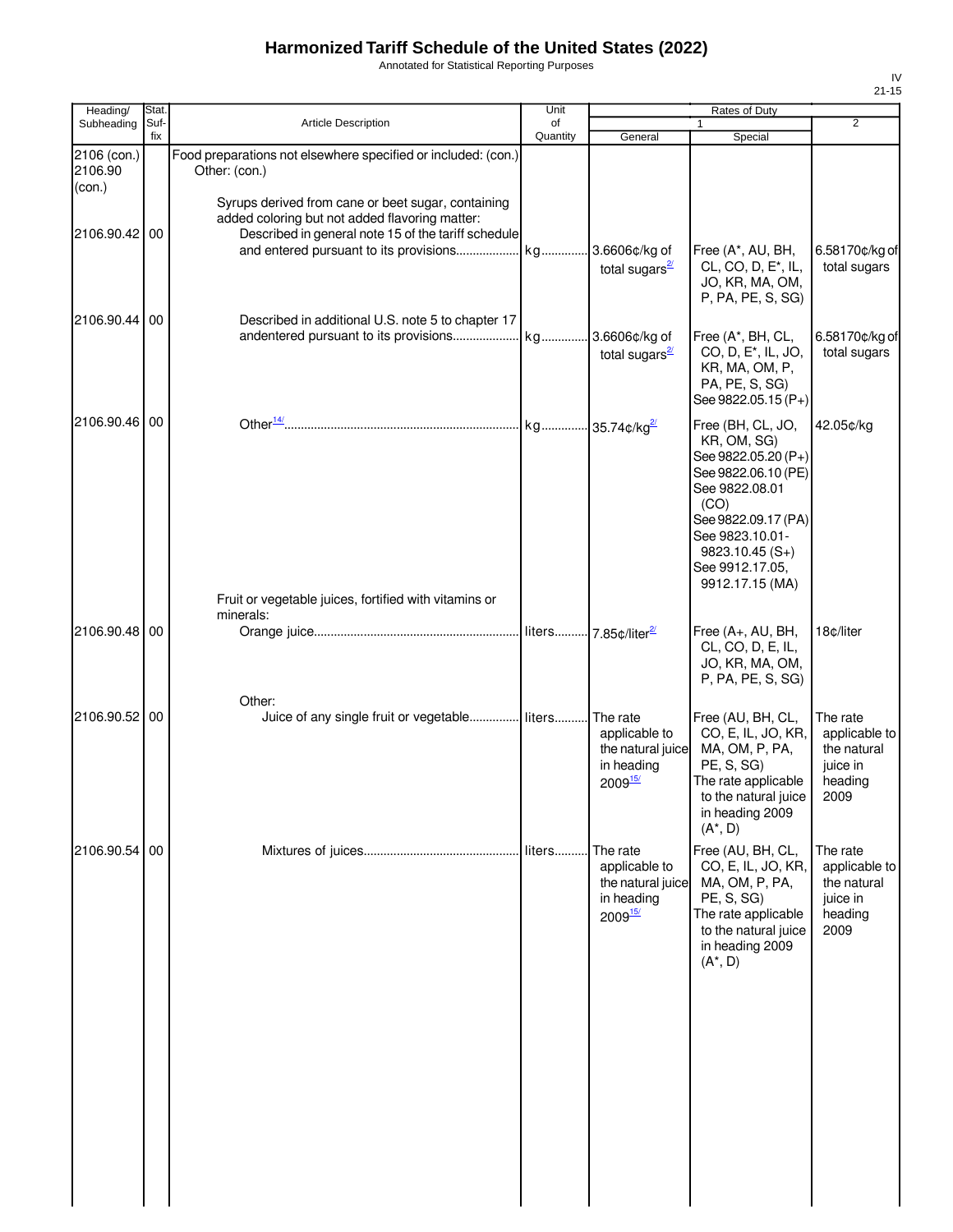Annotated for Statistical Reporting Purposes

| Heading/                         | Stat.       |                                                                                                                                                            | Unit                            |                                        | Rates of Duty                                                                                                                                                                                                                                                                               |                   |
|----------------------------------|-------------|------------------------------------------------------------------------------------------------------------------------------------------------------------|---------------------------------|----------------------------------------|---------------------------------------------------------------------------------------------------------------------------------------------------------------------------------------------------------------------------------------------------------------------------------------------|-------------------|
| Subheading                       | Suf-<br>fix | Article Description                                                                                                                                        | of<br>Quantity                  | General                                | 1<br>Special                                                                                                                                                                                                                                                                                | 2                 |
| 2106 (con.)<br>2106.90<br>(con.) |             | Food preparations not elsewhere specified or included: (con.)<br>Other: (con.)                                                                             |                                 |                                        |                                                                                                                                                                                                                                                                                             |                   |
| 2106.90.58                       |             | Other:                                                                                                                                                     |                                 |                                        | Free (A*, AU, BH,<br>CL, CO, D, E, IL,<br>JO, KR, MA, OM,<br>P, PA, PE, S, SG)                                                                                                                                                                                                              | 25%               |
|                                  | 30          | Put up for retail sale:<br>Containing sugar derived from sugar cane                                                                                        |                                 |                                        |                                                                                                                                                                                                                                                                                             |                   |
|                                  | 50          | Other:                                                                                                                                                     |                                 |                                        |                                                                                                                                                                                                                                                                                             |                   |
|                                  | 70          | Containing sugar derived from sugar cane                                                                                                                   |                                 |                                        |                                                                                                                                                                                                                                                                                             |                   |
|                                  | 90          | Other:<br>Containing over 10 percent by weight of milk                                                                                                     |                                 |                                        |                                                                                                                                                                                                                                                                                             |                   |
| 2106.90.62 00                    |             | solids<br>Described in general note 15 of the tariff<br>schedule and entered pursuant to its                                                               |                                 |                                        | Free (A+, AU, BH,                                                                                                                                                                                                                                                                           | 20%               |
|                                  |             |                                                                                                                                                            |                                 |                                        | CL, CO, D, E, IL,<br>JO, KR, MA, OM,<br>P, PA, PE, S, SG)                                                                                                                                                                                                                                   |                   |
| 2106.90.64 00                    |             | Other, dairy products described in<br>additional U.S. note 1 to chapter 4:<br>Described in additional U.S. note 10<br>to chapter 4 and entered pursuant to |                                 |                                        |                                                                                                                                                                                                                                                                                             |                   |
|                                  |             |                                                                                                                                                            | kg 10% <sup>2/</sup><br>kg cmsc |                                        | Free (A+, AU, BH,<br>CL, CO, D, E, IL,<br>JO, KR, MA, OM,<br>P, PA, PE, S, SG)                                                                                                                                                                                                              | 20%               |
| 2106.90.66 00                    |             |                                                                                                                                                            | kg<br>kg cmsc                   | $70.4$ ¢/kg +<br>$8.5\%$ <sup>2/</sup> | Free (BH, CL, JO,<br>KR, MA, OM, SG)<br>18.7¢/kg + 2.2%<br>(PA)<br>$21.1$ ¢/kg + 2.5% (P)<br>See 9823.08.01-<br>9823.08.38 (S+)<br>See 9913.04.25<br>(AU)<br>See 9915.04.30,<br>9915.04.39,<br>$9915.04.63(P+)$<br>See 9917.04.20,<br>9917.04.27 (PE)<br>See 9918.04.60,<br>9918.04.67 (CO) | 82.8¢/kg +<br>10% |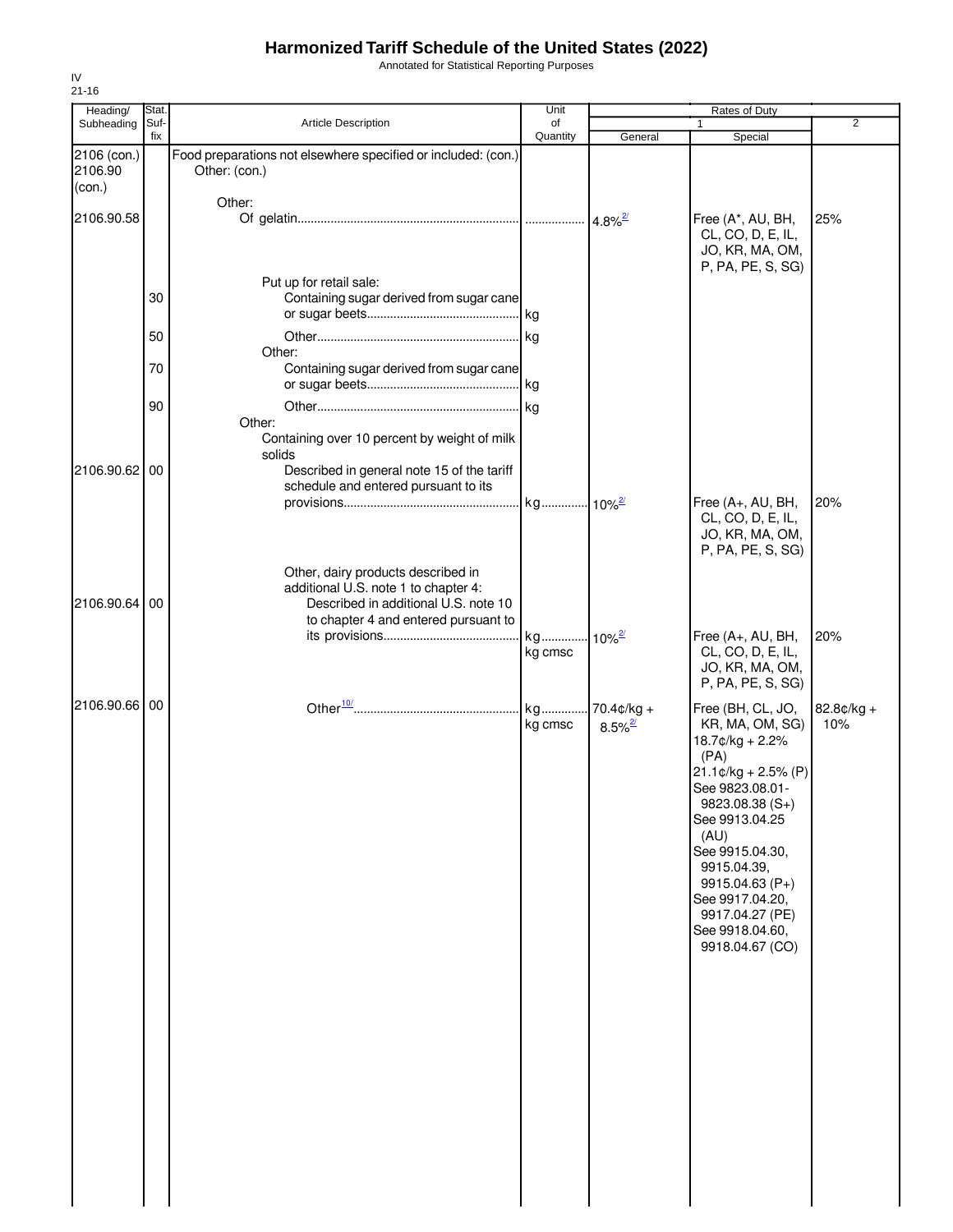Annotated for Statistical Reporting Purposes

| Heading/               | Stat.       |                                                                                                                                                                                                                       | Unit           |                                       | Rates of Duty                                                                                                                                                                                                |                   |
|------------------------|-------------|-----------------------------------------------------------------------------------------------------------------------------------------------------------------------------------------------------------------------|----------------|---------------------------------------|--------------------------------------------------------------------------------------------------------------------------------------------------------------------------------------------------------------|-------------------|
| Subheading             | Suf-<br>fix | Article Description                                                                                                                                                                                                   | of<br>Quantity | General                               | Special                                                                                                                                                                                                      | $\overline{2}$    |
| 2106 (con.)<br>2106.90 |             | Food preparations not elsewhere specified or included: (con.)<br>Other: (con.)                                                                                                                                        |                |                                       |                                                                                                                                                                                                              |                   |
| (con.)                 |             | Other: (con.)<br>Other: (con.)<br>Containing over 10 percent by weight of milk<br>solids (con.)<br>Other:<br>Blended syrups described in additional<br>U.S. note 4 to chapter 17:                                     |                |                                       |                                                                                                                                                                                                              |                   |
| 2106.90.68 00          |             | Described in additional U.S. note<br>9 to chapter 17 and entered<br>pursuant to its provisions                                                                                                                        | kg             | $-10\%$ <sup>2/</sup>                 | Free (CO, KR, OM, 20%                                                                                                                                                                                        |                   |
|                        |             |                                                                                                                                                                                                                       | kg cmsc        |                                       | PA, PE, S)                                                                                                                                                                                                   |                   |
| 2106.90.72 00          |             |                                                                                                                                                                                                                       | kg<br>kg cmsc  | $70.4¢/kg +$<br>$8.5\%$ <sup>2/</sup> | Free (BH, CL, JO,<br>KR, OM, SG)<br>See 9822.05.20 (P+)<br>See 9822.06.10 (PE)<br>See 9822.08.01<br>(CO)<br>See 9822.09.17 (PA)<br>See 9823.10.01-<br>9823.10.45 (S+)<br>See 9912.17.05,<br>9912.17.80 (MA)  | 82.8¢/kg +<br>10% |
| 2106.90.74             | 00          | Articles containing over 65 percent by<br>dry weight of sugar described in<br>additional U.S. note 2 to chapter 17:<br>Described in additional U.S. note<br>7 to chapter 17 and entered<br>pursuant to its provisions | kg             | $-10\%$ <sup>2/</sup>                 | Free (CO, KR, OM,                                                                                                                                                                                            | 20%               |
|                        |             |                                                                                                                                                                                                                       | kg cmsc        |                                       | PA, PE, S)                                                                                                                                                                                                   |                   |
| 2106.90.76 00          |             |                                                                                                                                                                                                                       | kg<br>kg cmsc  | 70.4¢/kg +<br>$8.5\%$ <sup>2/</sup>   | Free (BH, CL, JO,<br>KR, OM, SG)<br>See 9822.05.20 (P+)<br>See 9822.06.10 (PE)<br>See 9822.08.01<br>(CO)<br>See 9822.09.17 (PA)<br>See 9823.10.01-<br>$9823.10.45(S+)$<br>See 9912.17.05,<br>9912.17.80 (MA) | 82.8¢/kg +<br>10% |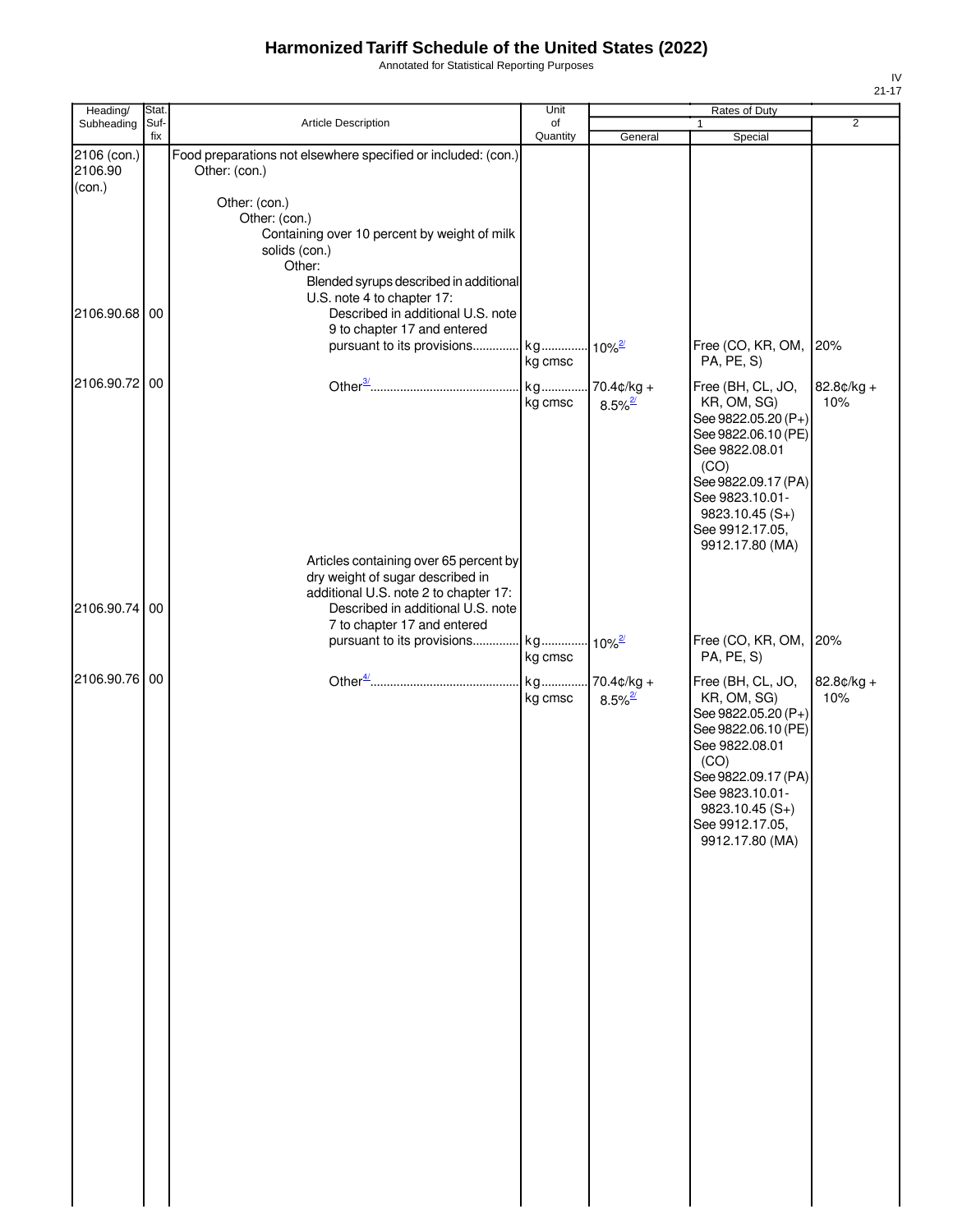Annotated for Statistical Reporting Purposes

| Stat. |                                                                                                                                                                                                                                                                   | Unit                |                                                                                           | Rates of Duty                                                                                                                                               |                                                                                                     |
|-------|-------------------------------------------------------------------------------------------------------------------------------------------------------------------------------------------------------------------------------------------------------------------|---------------------|-------------------------------------------------------------------------------------------|-------------------------------------------------------------------------------------------------------------------------------------------------------------|-----------------------------------------------------------------------------------------------------|
| fix   |                                                                                                                                                                                                                                                                   |                     |                                                                                           |                                                                                                                                                             | $\overline{2}$                                                                                      |
|       | Food preparations not elsewhere specified or included: (con.)<br>Other: (con.)                                                                                                                                                                                    |                     |                                                                                           |                                                                                                                                                             |                                                                                                     |
| 00    | Other: (con.)<br>Other: (con.)<br>Containing over 10 percent by weight of milk<br>solids (con.)<br>Other: (con.)<br>dry weight of sugar described in<br>additional U.S. note 3 to chapter 17:<br>Described in additional U.S. note<br>8 to chapter 17 and entered | kg cmsc             |                                                                                           | Free (A+, BH, CL,<br>CO, D, E, IL, JO,                                                                                                                      | 20%                                                                                                 |
|       |                                                                                                                                                                                                                                                                   |                     |                                                                                           | PA, PE, S, SG)                                                                                                                                              |                                                                                                     |
|       |                                                                                                                                                                                                                                                                   | kg<br>kg cmsc       | $8.5\%$ <sup>2/</sup>                                                                     | Free (BH, CL, JO,<br>KR, OM, SG)<br>See 9822.08.01<br>(CO)                                                                                                  | 82.8¢/kg +<br>10%                                                                                   |
| 00    |                                                                                                                                                                                                                                                                   | kg<br>kg cmsc       |                                                                                           | See 9823.10.01-<br>$9823.10.45(S+)$<br>See 9912.17.05,<br>9912.17.80 (MA)<br>Free (A*, AU, BH,<br>CL, CO, D, E, IL,<br>JO, KR, MA, OM,<br>P, PA, PE, S, SG) | 20%                                                                                                 |
|       |                                                                                                                                                                                                                                                                   |                     |                                                                                           |                                                                                                                                                             |                                                                                                     |
|       | Suf-<br>2106 (con.)<br>2106.90.78<br>2106.90.80 00<br>2106.90.82                                                                                                                                                                                                  | Article Description | of<br>Quantity<br>Articles containing over 10 percent by<br>pursuant to its provisions kg | General<br>$10\%$ <sup>2/</sup><br>$70.4¢/kg +$<br>$.6.4\%$ <sup>16/</sup>                                                                                  | 1<br>Special<br>KR, MA, OM, P,<br>See 9822.05.20 (P+)<br>See 9822.06.10 (PE)<br>See 9822.09.17 (PA) |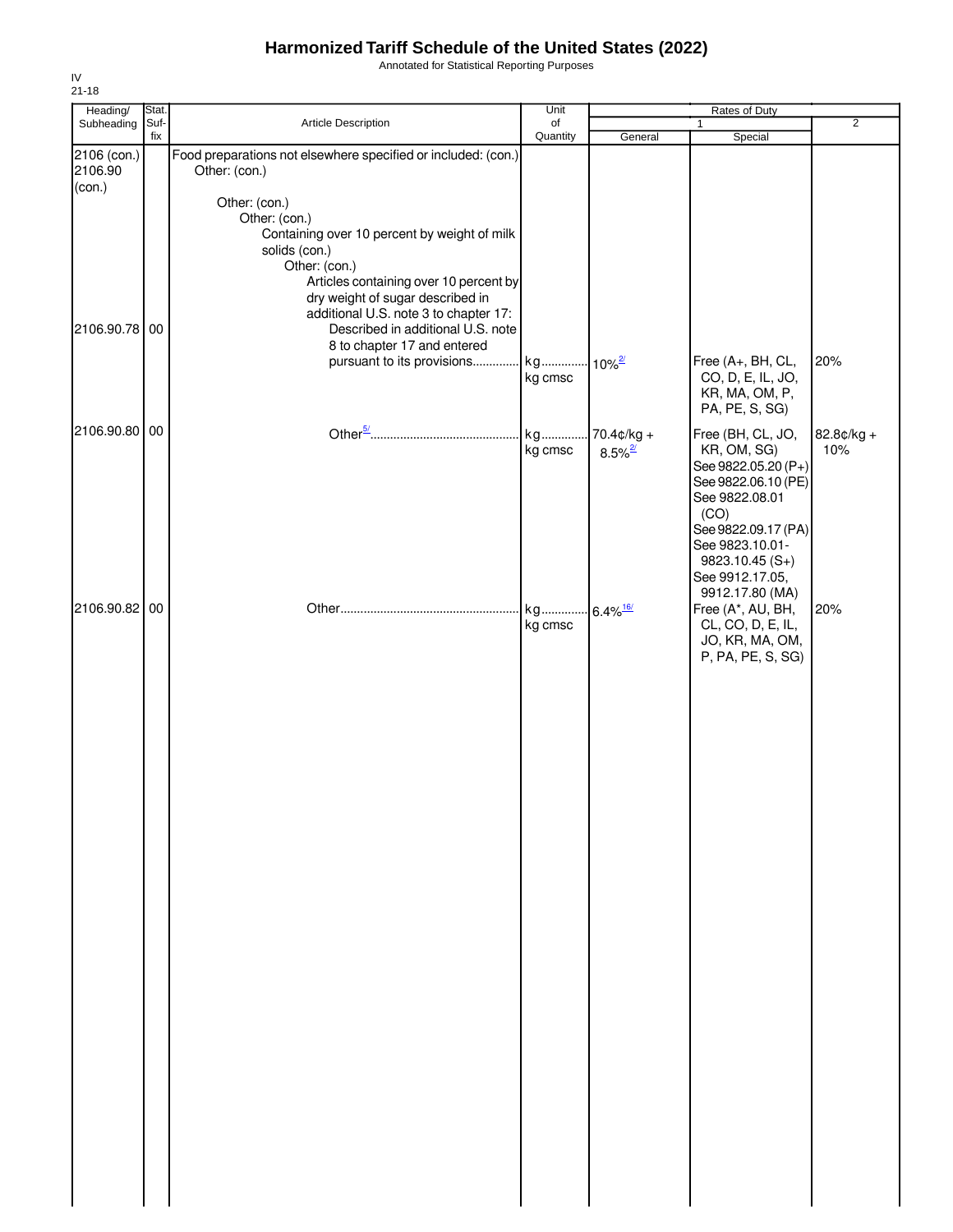Annotated for Statistical Reporting Purposes

| Heading/               | Stat.       |                                                                                                                                                            | Unit                 |                       | Rates of Duty                                                                                                                                                                                                                                                                            |                    |
|------------------------|-------------|------------------------------------------------------------------------------------------------------------------------------------------------------------|----------------------|-----------------------|------------------------------------------------------------------------------------------------------------------------------------------------------------------------------------------------------------------------------------------------------------------------------------------|--------------------|
| Subheading             | Suf-<br>fix | Article Description                                                                                                                                        | of<br>Quantity       | General               | Special                                                                                                                                                                                                                                                                                  | $\overline{2}$     |
| 2106 (con.)<br>2106.90 |             | Food preparations not elsewhere specified or included: (con.)<br>Other: (con.)                                                                             |                      |                       |                                                                                                                                                                                                                                                                                          |                    |
| (con.)                 |             | Other: (con.)<br>Other: (con.)<br>Other:                                                                                                                   |                      |                       |                                                                                                                                                                                                                                                                                          |                    |
| 2106.90.83 00          |             | Described in general note 15 of the tariff<br>schedule and entered pursuant to its                                                                         | kg 10% <sup>2/</sup> |                       | Free (A+, AU, BH,<br>CL, CO, D, E, IL,<br>JO, KR, MA, OM,<br>P, PA, PE, S, SG)                                                                                                                                                                                                           | 20%                |
| 2106.90.85 00          |             | Other, dairy products described in<br>additional U.S. note 1 to chapter 4:<br>Described in additional U.S. note 10<br>to chapter 4 and entered pursuant to | kg 10%2              |                       | Free (A+, AU, BH,                                                                                                                                                                                                                                                                        | 20%                |
|                        |             |                                                                                                                                                            |                      |                       | CL, CO, D, E, IL,<br>JO, KR, MA, OM,<br>P, PA, PE, S, SG)                                                                                                                                                                                                                                |                    |
| 2106.90.87             | 00          |                                                                                                                                                            | kg 28.8¢/kg +        | $8.5\%$ <sup>2/</sup> | Free (BH, CL, JO,<br>KR, MA, OM, SG)<br>$7.6¢/kg + 2.2% (PA)$<br>$8.6$ ¢/kg + 2.5% (P)<br>See 9823.08.01-<br>$9823.08.38(S+)$<br>See 9913.04.25<br>(AU)<br>See 9915.04.30,<br>9915.04.53,<br>9915.04.77 (P+)<br>See 9917.04.20,<br>9917.04.39 (PE)<br>See 9918.04.60,<br>9918.04.79 (CO) | 33.9¢/kg<br>$+10%$ |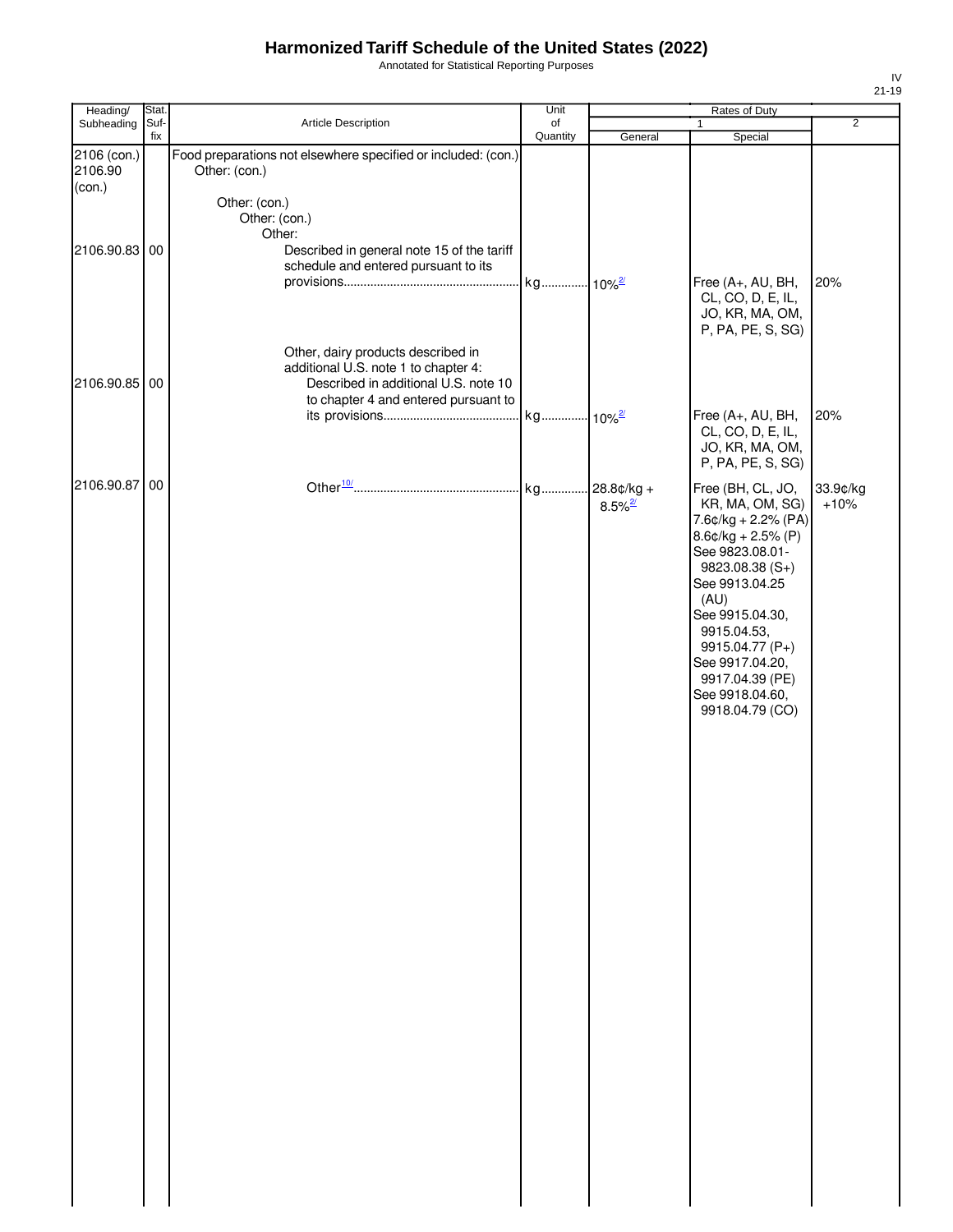Annotated for Statistical Reporting Purposes

| Heading/               | Stat.       |                                                                                                                                                                                                                                            | Unit           |                                       | Rates of Duty                                                                                                                                                                                                              |                   |
|------------------------|-------------|--------------------------------------------------------------------------------------------------------------------------------------------------------------------------------------------------------------------------------------------|----------------|---------------------------------------|----------------------------------------------------------------------------------------------------------------------------------------------------------------------------------------------------------------------------|-------------------|
| Subheading             | Suf-<br>fix | Article Description                                                                                                                                                                                                                        | of<br>Quantity | General                               | $\mathbf{1}$<br>Special                                                                                                                                                                                                    | $\overline{2}$    |
| 2106 (con.)<br>2106.90 |             | Food preparations not elsewhere specified or included: (con.)<br>Other: (con.)                                                                                                                                                             |                |                                       |                                                                                                                                                                                                                            |                   |
| (con.)                 |             | Other: (con.)<br>Other: (con.)<br>Other: (con.)<br>Other:<br>Blended syrups described in additional<br>U.S. note 4 to chapter 17:                                                                                                          |                |                                       |                                                                                                                                                                                                                            |                   |
| 2106.90.89 00          |             | Described in additional U.S. note<br>9 to chapter 17 and entered<br>pursuant to its provisions kg 10% <sup>2/</sup>                                                                                                                        |                |                                       | Free (CO, KR, OM,<br>PA, PE, S)                                                                                                                                                                                            | 20%               |
| 2106.90.91 00          |             |                                                                                                                                                                                                                                            |                | $28.8¢/kg +$<br>$8.5\%$ <sup>2/</sup> | Free (BH, CL, JO,<br>KR, OM, SG)<br>See 9822.05.20 (P+)<br>See 9822.06.10 (PE)<br>See 9822.08.01<br>(CO)<br>See 9822.09.17 (PA)<br>See 9823.10.01-<br>$9823.10.45(S+)$<br>See 9912.17.05,<br>9912.17.85 (MA)               | 33.9¢/kg +<br>10% |
| 2106.90.92 00          |             | Articles containing over 65 percent by<br>dry weight of sugar described in<br>additional U.S. note 2 to chapter 17:<br>Described in additional U.S. note<br>7 to chapter 17 and entered<br>pursuant to its provisions kg 10% <sup>2/</sup> |                |                                       | Free (CO, KR, OM,                                                                                                                                                                                                          | 20%               |
| 2106.90.94             | 00          |                                                                                                                                                                                                                                            |                | $8.5\%$ <sup>2/</sup>                 | PA, PE, S)<br>Free (BH, CL, JO,<br>KR, OM, SG)<br>See 9822.05.20 (P+)<br>See 9822.06.10 (PE)<br>See 9822.08.01<br>(CO)<br>See 9822.09.17 (PA)<br>See 9823.10.01-<br>$9823.10.45(S+)$<br>See 9912.17.05,<br>9912.17.85 (MA) | 33.9¢/kg +<br>10% |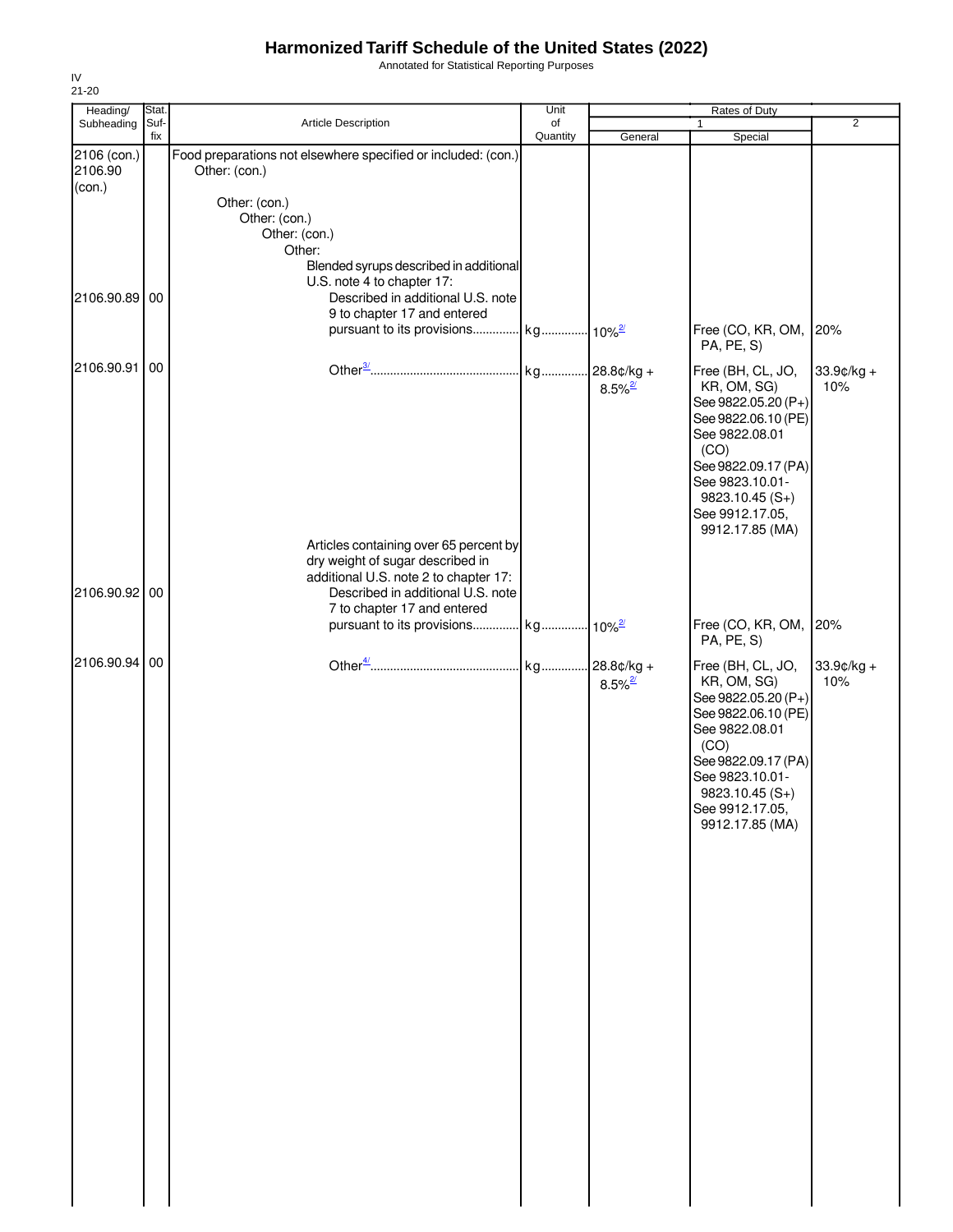Annotated for Statistical Reporting Purposes

| Subheading<br>Suf-<br>Article Description<br>of<br>Quantity<br>fix<br>General<br>Special<br>Food preparations not elsewhere specified or included: (con.)<br>2106 (con.)<br>2106.90<br>Other: (con.)<br>(con.)                                                                           | $\overline{2}$    |
|------------------------------------------------------------------------------------------------------------------------------------------------------------------------------------------------------------------------------------------------------------------------------------------|-------------------|
|                                                                                                                                                                                                                                                                                          |                   |
|                                                                                                                                                                                                                                                                                          |                   |
| Other: (con.)<br>Other: (con.)<br>Other: (con.)<br>Other: (con.)<br>Articles containing over 10 percent by<br>dry weight of sugar described in<br>additional U.S. note 3 to chapter 17:<br>Described in additional U.S. note<br>2106.90.95 00                                            |                   |
| 8 to chapter 17 and entered<br>pursuant to its provisions kg 10% <sup>2/</sup><br>Free (A+, BH, CL,<br>CO, D, E, IL, JO,<br>KR, MA, OM, P,                                                                                                                                               | 20%               |
| PA, PE, S, SG)<br>2106.90.97 00<br>Free (BH, CL, JO,<br>kg 28.8¢/kg +<br>KR, OM, SG)<br>$8.5\%$ <sup>2/</sup><br>See 9822.05.20 (P+)<br>See 9822.06.10 (PE)<br>See 9822.08.01<br>(CO)<br>See 9822.09.17 (PA)<br>See 9823.10.01-<br>9823.10.45 (S+)<br>See 9912.17.05,<br>9912.17.85 (MA) | 33.9¢/kg +<br>10% |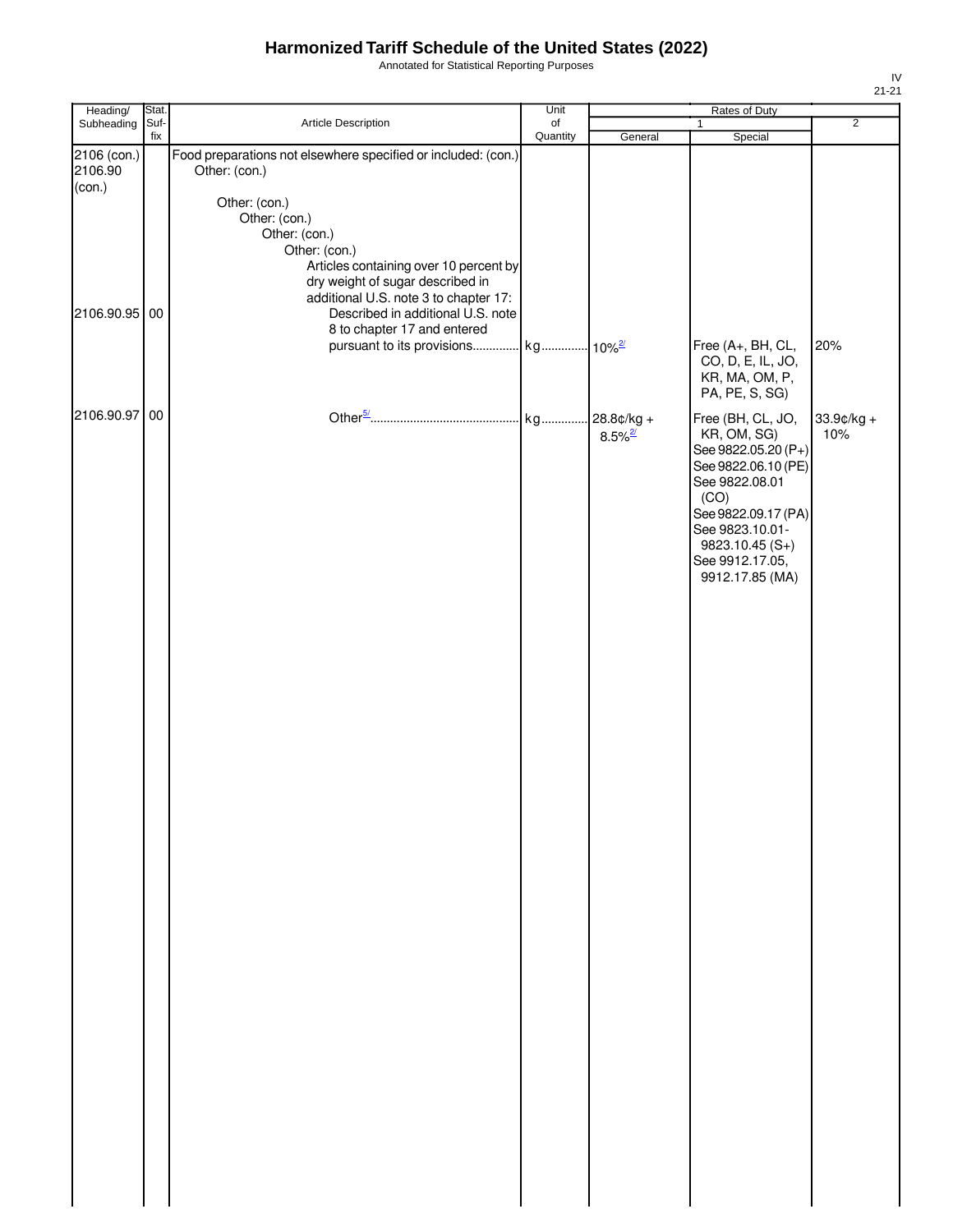Annotated for Statistical Reporting Purposes

| Heading/    | Stat.       |                                                               | Unit           |                        | Rates of Duty            |                |
|-------------|-------------|---------------------------------------------------------------|----------------|------------------------|--------------------------|----------------|
| Subheading  | Suf-<br>fix | Article Description                                           | of<br>Quantity | General                | $\mathbf{1}$<br>Special  | $\overline{2}$ |
| 2106 (con.) |             | Food preparations not elsewhere specified or included: (con.) |                |                        |                          |                |
| 2106.90     |             | Other: (con.)                                                 |                |                        |                          |                |
| (con.)      |             |                                                               |                |                        |                          |                |
|             |             | Other: (con.)                                                 |                |                        |                          |                |
|             |             | Other: (con.)                                                 |                |                        |                          |                |
|             |             | Other: (con.)                                                 |                |                        |                          |                |
|             |             | Other: (con.)                                                 |                |                        |                          |                |
| 2106.90.99  |             |                                                               |                | $6.4\%$ <sup>17/</sup> | Free (A, AU, BH, CL, 20% |                |
|             |             |                                                               |                |                        | CO, D, E, IL, JO,        |                |
|             |             |                                                               |                |                        | KR, MA, OM, P,           |                |
|             |             |                                                               |                |                        | PA, PE, S, SG)           |                |
|             |             | Preparations for the manufacture                              |                |                        |                          |                |
|             | 71          | of beverages:<br>Containing high-intensity                    |                |                        |                          |                |
|             |             | sweeteners (e.g., aspartame                                   |                |                        |                          |                |
|             |             |                                                               |                |                        |                          |                |
|             |             |                                                               |                |                        |                          |                |
|             | 72          | Containing sugar derived from                                 |                |                        |                          |                |
|             |             | sugar cane and/or sugar                                       |                |                        |                          |                |
|             |             |                                                               |                |                        |                          |                |
|             | 73          |                                                               |                |                        |                          |                |
|             | 75          | Non-dairy coffee whiteners kg                                 |                |                        |                          |                |
|             | 80          | Other cream or milk substitutes kg                            |                |                        |                          |                |
|             | 85          | Confectionery (including gum)                                 |                |                        |                          |                |
|             |             | containing synthetic sweetening                               |                |                        |                          |                |
|             |             | agents (e.g., saccharin) instead of                           |                |                        |                          |                |
|             |             |                                                               |                |                        |                          |                |
|             | 87          | Herbal teas and herbal infusions                              |                |                        |                          |                |
|             |             | comprising mixed herbs kg                                     |                |                        |                          |                |
|             |             |                                                               |                |                        |                          |                |
|             | 88          | Flavored honey kg                                             |                |                        |                          |                |
|             |             | Other:                                                        |                |                        |                          |                |
|             | 90          |                                                               |                |                        |                          |                |
|             |             | Other:                                                        |                |                        |                          |                |
|             | 95          | Frozen kg                                                     |                |                        |                          |                |
|             |             | Other:                                                        |                |                        |                          |                |
|             | 97          | Containing sugar                                              |                |                        |                          |                |
|             |             | derived from sugar                                            |                |                        |                          |                |
|             |             | cane and/or sugar                                             |                |                        |                          |                |
|             |             |                                                               |                |                        |                          |                |
|             | 98          |                                                               |                |                        |                          |                |
|             |             |                                                               |                |                        |                          |                |
|             |             |                                                               |                |                        |                          |                |
|             |             |                                                               |                |                        |                          |                |
|             |             |                                                               |                |                        |                          |                |
|             |             |                                                               |                |                        |                          |                |
|             |             |                                                               |                |                        |                          |                |
|             |             |                                                               |                |                        |                          |                |
|             |             |                                                               |                |                        |                          |                |
|             |             |                                                               |                |                        |                          |                |
|             |             |                                                               |                |                        |                          |                |
|             |             |                                                               |                |                        |                          |                |
|             |             |                                                               |                |                        |                          |                |
|             |             |                                                               |                |                        |                          |                |
|             |             |                                                               |                |                        |                          |                |
|             |             |                                                               |                |                        |                          |                |
|             |             |                                                               |                |                        |                          |                |
|             |             |                                                               |                |                        |                          |                |
|             |             |                                                               |                |                        |                          |                |
|             |             |                                                               |                |                        |                          |                |
|             |             |                                                               |                |                        |                          |                |
|             |             |                                                               |                |                        |                          |                |
|             |             |                                                               |                |                        |                          |                |